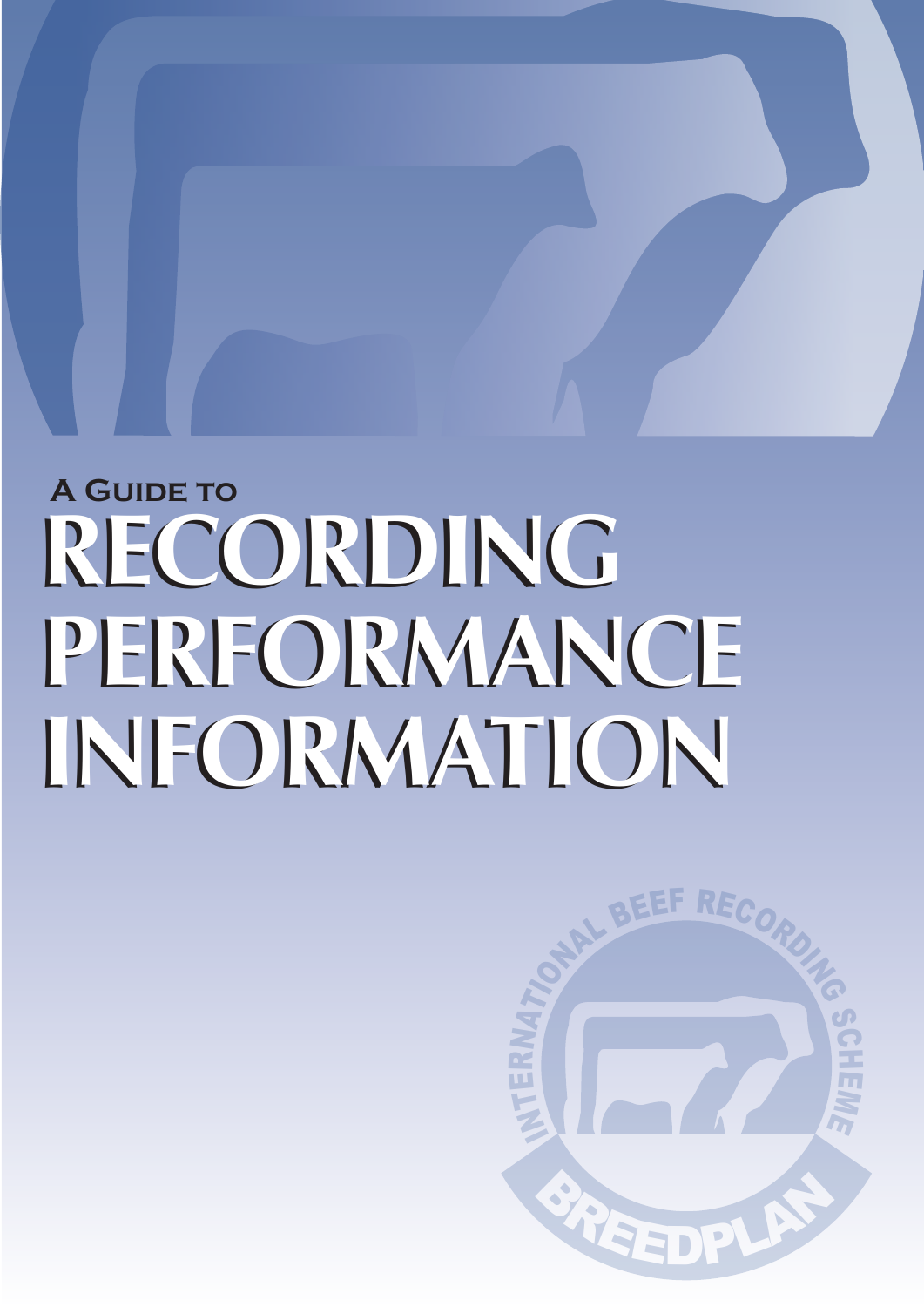# **CONTENTS**

| Performance Recording Timeline             | $\overline{1}$ |
|--------------------------------------------|----------------|
| Recording Gestation Length Information     | $\overline{2}$ |
| Recording Calving Difficulty Scores        | $\mathfrak{Z}$ |
|                                            |                |
|                                            | 7              |
|                                            | 9              |
| Recording Information for Milk EBVs        | 12             |
|                                            | 14             |
| Collecting Abattoir Carcase Information 18 |                |
| Recording Scrotal Circumference  26        |                |
| Recording Days to Calving Information      | 28             |
|                                            | 32             |
|                                            | 34             |
|                                            | 36             |
| Methods of Submitting Performance          | 38             |

September 2016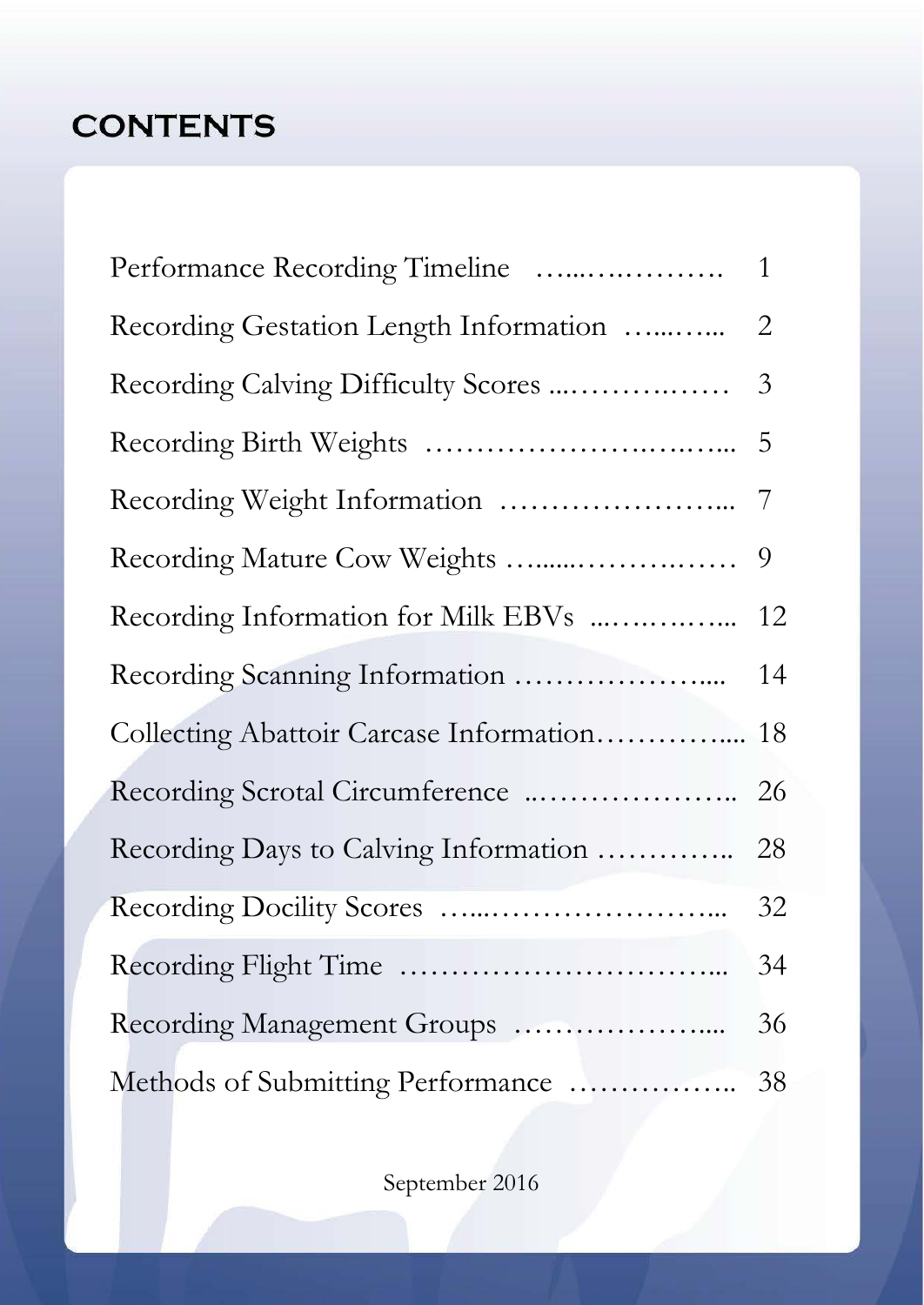## *Performance Recording Timeline*

The following table details the performance information that currently contributes to the calculation of BREEDPLAN EBVs and outlines the stage of the production cycle that each set of information should be recorded.



\*\* Nb. Members of BREEDPLAN are not required to record all the above information for each particular animal. Members should aim to record the traits that are important to their breeding objective or that of their clients (at a minimum).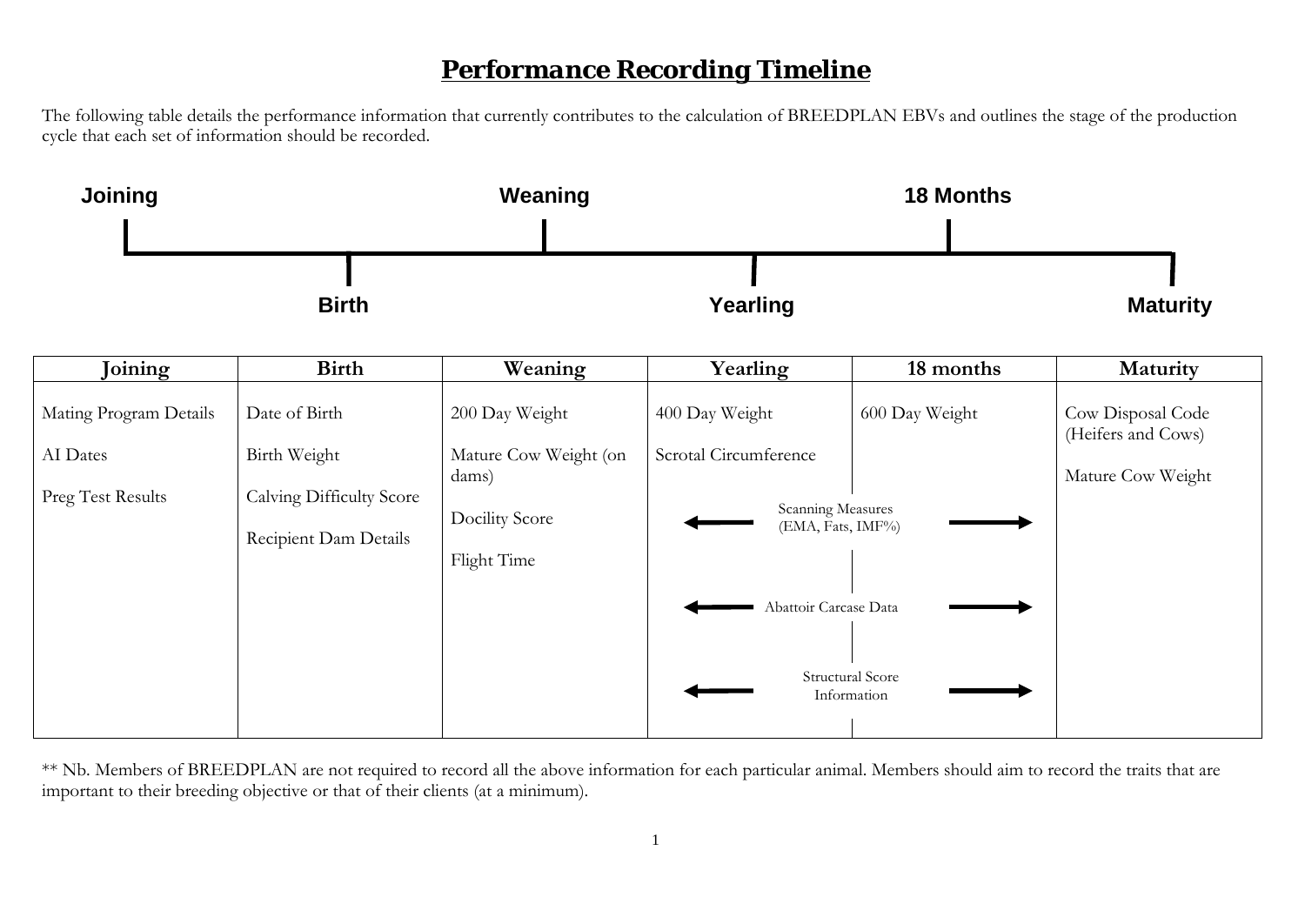# *Recording Gestation Length Information*

Gestation Length EBVs provide an estimate of genetic differences between the period from the date of conception (i.e. when the cow gets in calf) to when the subsequent calf is born. This pamphlet outlines the main points to consider when recording information for the calculation of Gestation Length EBVs.

#### **1 .Why should Gestation Length be recorded?**

Shorter gestation length is generally associated with lighter birth weight, improved calving ease and improved re-breeding performance among dams. In addition, calves born with a shorter gestation length may be heavier at weaning due to more days of growth.

#### **2. How do I record Gestation Length Information?**

Gestation Length EBVs are calculated from both the joining date and date of birth records for calves conceived by either AI or Hand Mating.

Consequently, the information that needs to be recorded for the calculation of Gestation Length EBVs includes:

- $\Box$  the date of birth details for each calf
- $\Box$  the joining (or AI) date of any AI or Hand Mating joinings.

Importantly, you do not need to calculate the exact gestation length for each calf. BREEDPLAN will calculate that from the information specified above.

#### **3. What considerations should be made when recording Gestation Length Information?**

- No information from natural matings is used in the calculation of Gestation Length EBVs. Although some natural matings may be observed, they are not currently used in the calculation of gestation length as there is no guarantee that the observed mating is the one that successfully results in the conception of the calf.
- Gestation length information is currently excluded from the BREEDPLAN analysis if (a) the calf is an embryo transfer calf, (b) the calf is a twin, (c) only one animal is represented in a contemporary group, or (d) more than 2/3 of animals in a contemporary group have the same gestation length.

#### **4. How do I submit Gestation Length Information?**

Gestation length information can be submitted to your Breed Society/Association when submitting your calf registration details. Please contact your Breed Society/Association should you have any queries about how to submit this information.

*For more information regarding how to record gestation length, please contact staff at BREEDPLAN.*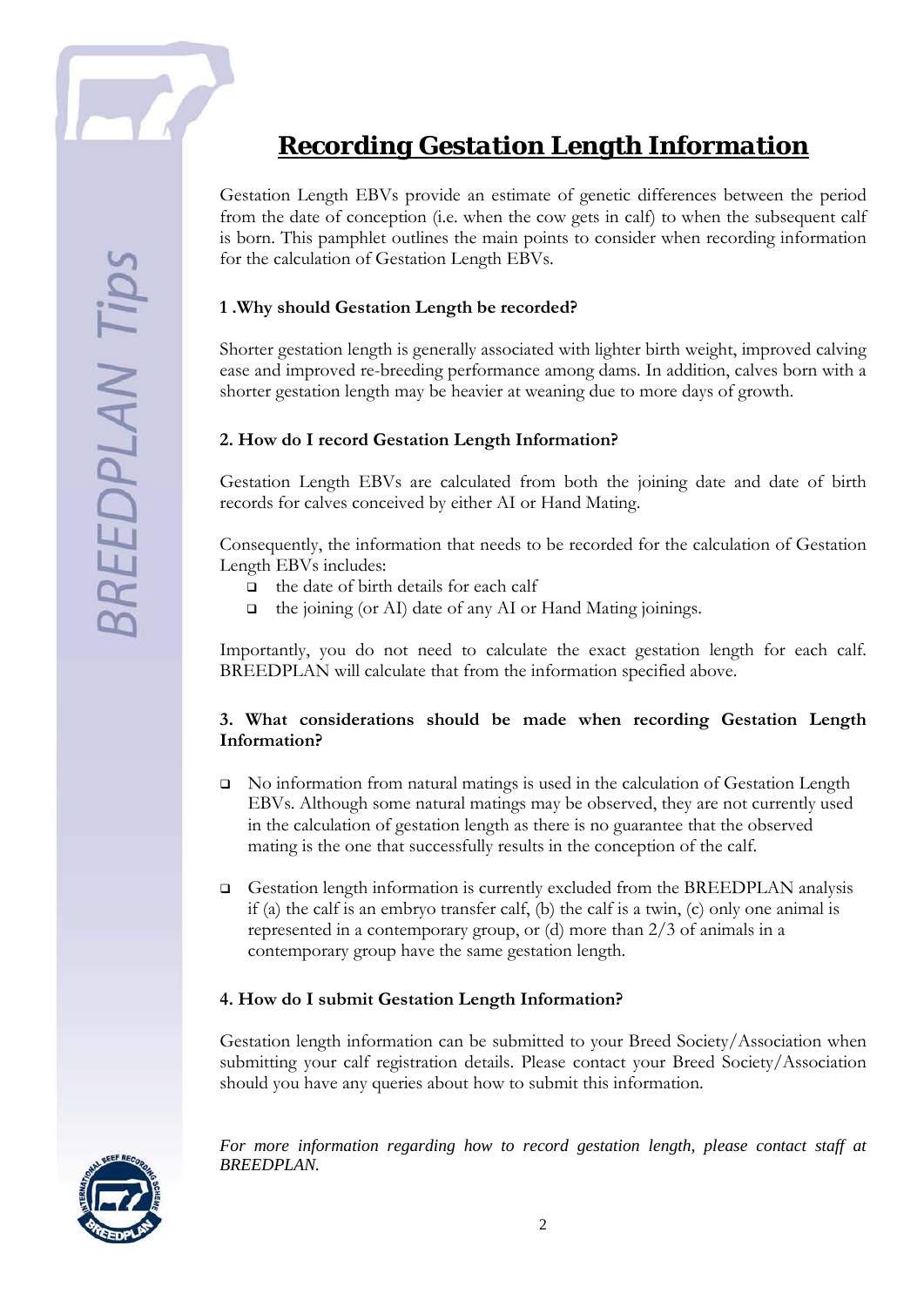# *Recording Calving Difficulty Scores*

Calving Ease EBVs provide an estimate of genetic differences in the ability of calves to be born unassisted from 2 year old heifers and are calculated from three main sources of information - calving difficulty scores, birth weights and gestation length records. By far the most important of these sources are calving difficulty scores.

#### **1 .Why should Calving Difficulty Scores be recorded?**

Calving difficulty has an obvious negative impact on the profitability of a herd through increased calf and heifer mortality, slower re-breeding performance and considerable additional labour and veterinary expense.

Whilst many large studies have consistently shown birth weight to be the most important genetic factor influencing calving difficulty, there are also other aspects that need to be considered. For example, calf shape, pelvic area and calving "will". Recording calving difficulty scores allows for all these contributing factors to be evaluated and subsequently, the best possible genetic improvement made for ease of calving.

#### **2. How do I record Calving Difficulty Scores?**

Calving difficulty should be measured at birth by visually scoring females on the following scale of 1 - 6.

| Score          | Code                     | Description                                                                       |
|----------------|--------------------------|-----------------------------------------------------------------------------------|
| $\mathbf{1}$   | Unassisted               | Cow calved unassisted / No difficulty                                             |
| $\overline{2}$ | Easy Pull                | One person without mechanical assistance                                          |
| 3              | Hard Pull                | Two people without mechanical assistance<br>One person with mechanical assistance |
| 4              | Surgical Assistance      | Veterinary intervention required                                                  |
| 5              | Mal-presentation         | E.g. Breech                                                                       |
| 6              | <b>Elective Surgical</b> | Surgical removal of calf before the cow has the<br>opportunity to calve           |

\* Note that a blank score will not be interpreted as "unassisted". Instead, it indicates that calving difficulty was not scored

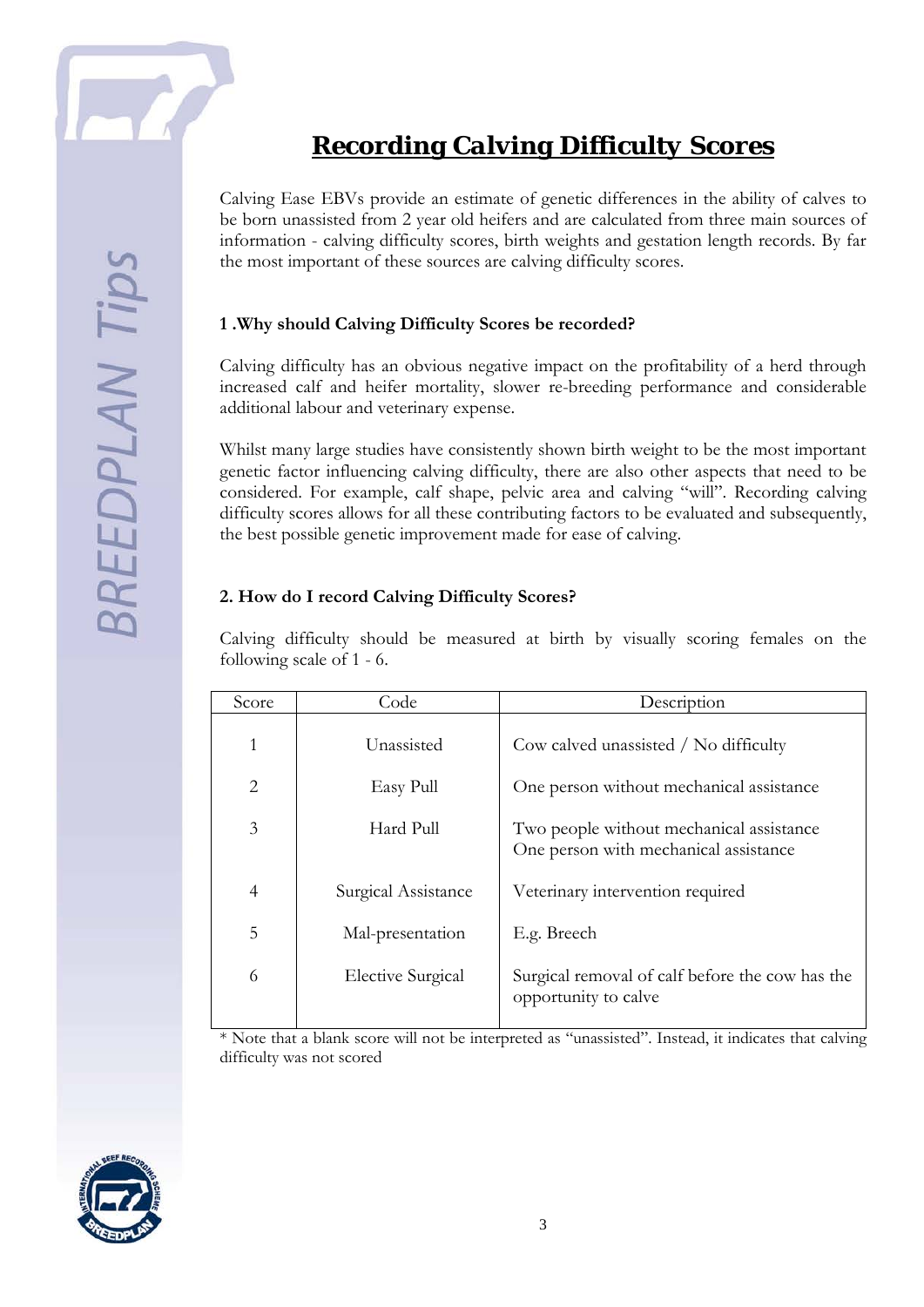#### **3. What considerations should be made when recording Calving Difficulty Scores?**

- If you regularly check your cows (e.g. on a daily basis), it is reasonable to assume that a cow who calves without assistance between visits can be considered as unassisted (no difficulty) even though you did not see her calve.
- Record a score for all calves rather than just difficult or easy births. Scores should be recorded for dead calves, if possible.
- If calving difficulty score is either blank or  $[0]$ , it is interpreted as no score recorded rather than "no difficulty".
- There needs to be some level of calving difficulty in the herd for the scores to be used effectively by the BREEDPLAN analysis. That is, simply scoring all births in a herd with a calving difficulty score of [1] will not identify any genetic differences in ease of calving.
- As with birth weight and gestation length, a birth weight management group should be recorded if there are different treatments of the females prior to calving that may affect calving difficulty. For example, where one group of cows have had different feed availability.
- When calculating the Calving Ease EBVs, calving difficulty scores of [3] and [4] are grouped together. Calving difficulty scores [5] & [6] are excluded from the BREEDPLAN analysis as the problems are considered non-genetic in origin.

#### **4. How do I submit Calving Difficulty Scores?**

Calving difficulty scores should be submitted to your Breed Society/Association when submitting your calf registration details. Please contact your Breed Society/Association should you have any queries about how to submit this information.

*For more information regarding how to record calving difficulty scores, or calving ease EBVs in general, please contact staff at BREEDPLAN.*

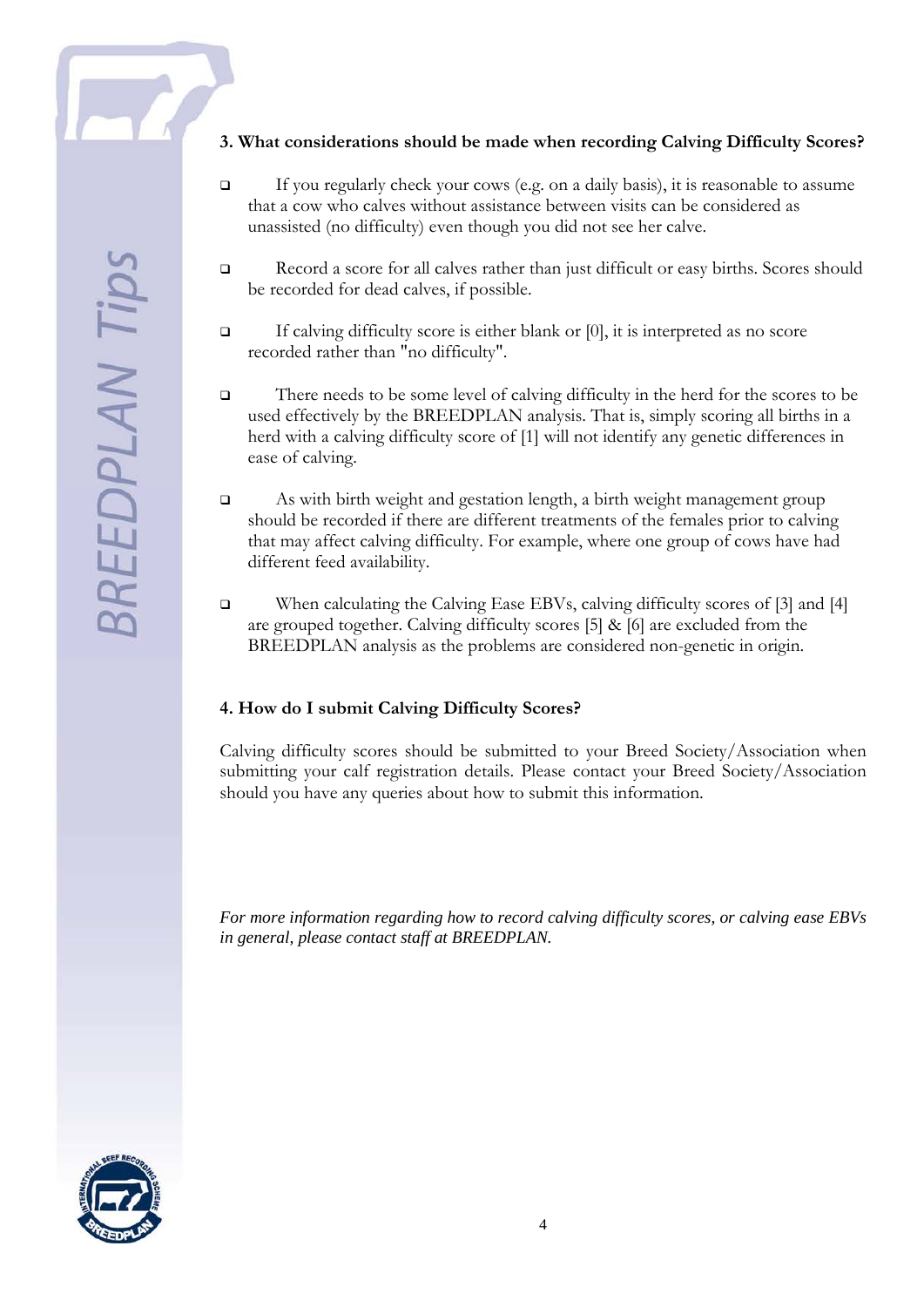

Birth Weight EBVs are estimates of genetic differences between animals in calf birth weight. Birth Weight EBVs are expressed in kilograms (kgs) and are calculated from the weights of calves taken at birth.

#### **1 .Why should Birth Weights be recorded?**

Calving difficulty has an obvious negative impact on the profitability of a herd through increased calf and heifer mortality, slower re-breeding performance and considerable additional labour and veterinary expense.

Many large studies have shown that the level of calving difficulty in a herd is influenced by many environmental factors and several genetic factors. These genetic factors include such things as calf weight, calf shape, pelvic size and calving "will". Of these, calf weight is by far the most important factor.

#### **2. How do I record Birth Weights?**

Many different methods are currently used to record calf birth weight. These range from using bathroom scales through to the use of commercially available calf weighing cradles that can be attached to the tray of a utility or the front of a four wheel motorbike. A few examples of birth weighing devices are provided below.









For further advice about how to record birth weight, please contact staff at BREEDPLAN.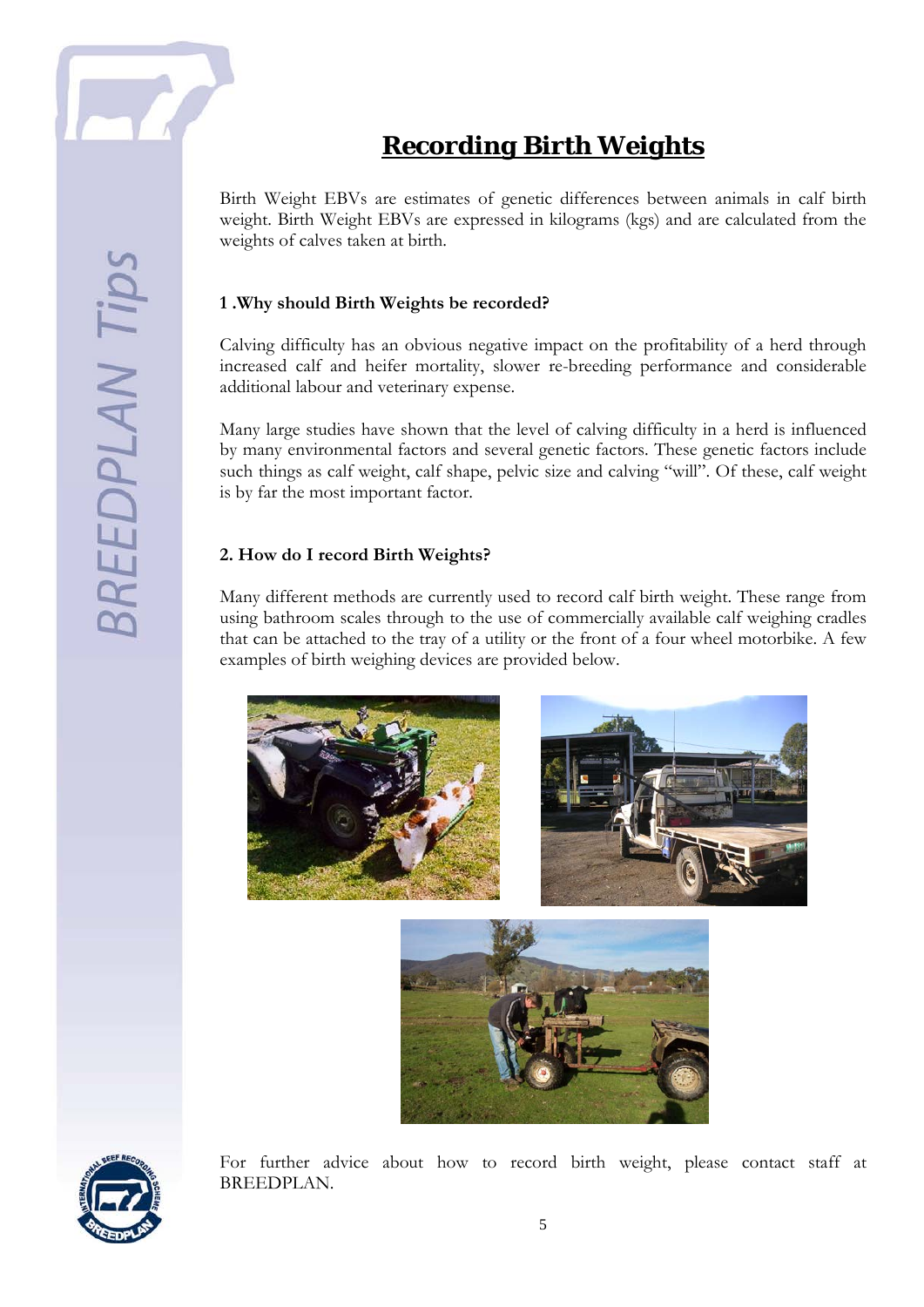#### **3. What considerations should be made when recording Birth Weights?**

- $\Box$  Birth weight should be recorded for the whole calf crop. Without comparisons to the other calves, "occasional" measurements are of no value and can actually be misleading. Recording birth weight for dead calves is particularly important.
- There are significant fluctuations in the weight of a calf over its first week of life. Therefore, it is important to weigh calves as close to birth as possible. Ideally, measure birth weight within 24 hours of birth.
- Do not guess birth weight or use girth/chest size to estimate birth weight. Either weigh the calves or don't record birth weight.
- $\Box$  A birth management group should be recorded if there are different treatments of the females prior to calving that may affect birth weight. For example, where one group of cows have had different feed availability. A separate birth management group should also be assigned if the weight of the calf has been affected by special circumstances (e.g. premature calves, the dam was sick etc.)
- Some breeders have reportedly been injured by protective cows while weighing calves. It is important to take due care when collecting this information.

#### **4. How do I submit Birth Weights?**

Birth weight information can either be submitted to your Breed Society/Association when submitting your calf registration details or directly to the BREEDPLAN office. Please contact either your Breed Society/Association or BREEDPLAN should you have any queries about how to submit this information.

*For more information regarding how to record birth weight information, or Birth Weight EBVs in general, please contact staff at BREEDPLAN.*

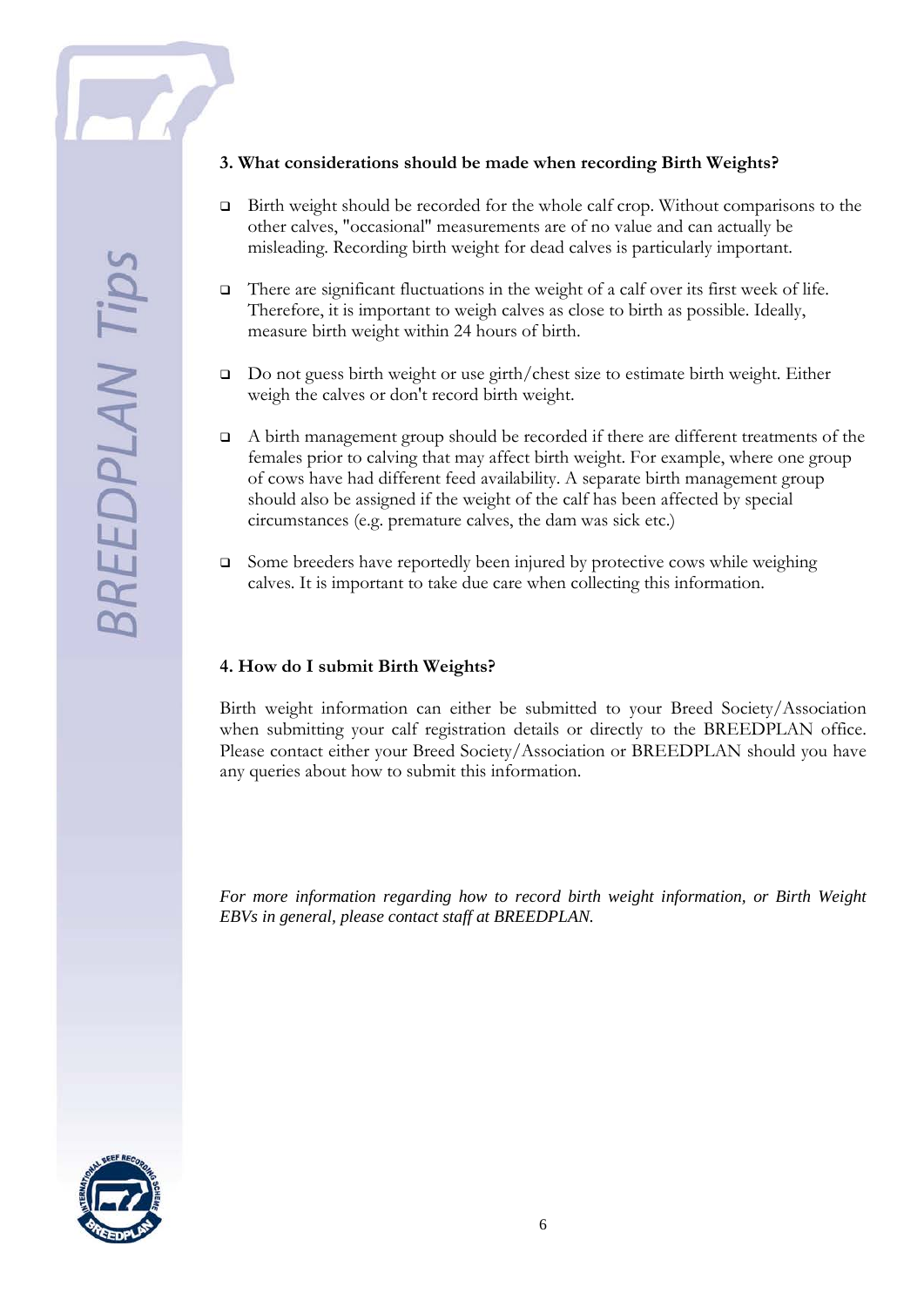# **SREEDPLAN Tip**

# *Recording Weight Information*

BREEDPLAN currently calculates three growth EBVs – 200 Day Growth, 400 Day Weight & 600 Day Weight. These EBVs are the best prediction of the animal's ability to grow to weaning (200 day), yearling (400 day) and later ages (600 day). The Growth EBVs are expressed in kilograms (kg) and are calculated from the live weight performance of animals when they are between 80 and 900 days of age.

#### **1 .Why should weight information be recorded?**

Within the Australian commercial beef industry, the major determinant of the price received for an animal is live weight. Consequently, in most economic analyses, positive emphasis on increasing live weight is warranted, with higher live weights leading to higher profitability.

#### **2. What weight information do I record?**

The Growth EBVs are calculated from the live weight performance of animals when they are between 80 and 900 days of age.

Within this age range, BREEDPLAN will use the age of the animal at weighing to determine whether the particular weight is used in the calculation of the 200 Day Growth, 400 Day Weight or 600 Day Weight EBV.

| Trait          | Age Range        |
|----------------|------------------|
| 200 Day Growth | $80 - 300$ days  |
| 400 Day Weight | $301 - 500$ days |
| 600 Day Weight | $501 - 900$ days |

The live weights of animals need to be recorded to generate Growth EBVs. Ideally, 2 – 3 weights should be recorded for each animal.

#### **3. What considerations should be made when recording weight information?**

- □ Weights should be recorded to the nearest kilogram.
- Weights should be recorded using appropriate (and accurate) scales. Do not guess/estimate weight or use measuring tapes to calculate weight. Either weigh the calves using appropriate scales or don't record weights.
- Breeders should choose weighing dates that fit in with their management and are also reasonably close to when the average age of the group of calves is approximately 200, 400 or 600 days old (depending on the respective weight being taken). BREEDPLAN provides suggested weigh dates to assist you when making this decision.

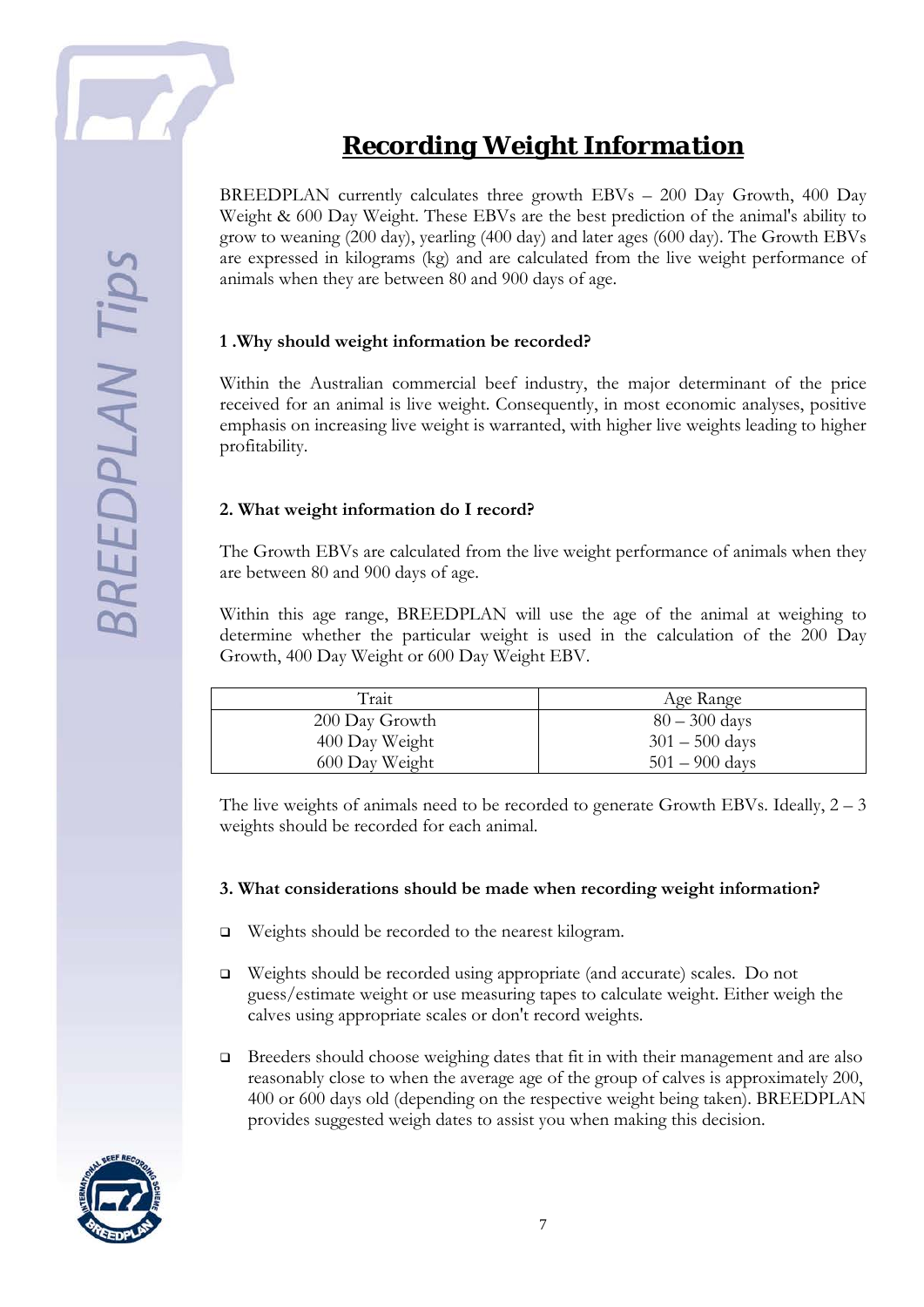**SREEDPLAN Tip** 

- □ Do not submit weights for heifers that are more than 3 to 4 months pregnant at weighing, unless they are at a similar stage of pregnancy and have been pregnancy tested. This is particularly relevant when submitting 600 day weights for heifers that are being calved down at 2 years of age.
- $\Box$  BREEDPLAN can analyse up to two weights in each age range (i.e. 2 x 200 day weights, 2 x 400 day weights & 2 x 600 day weights). Generally speaking, it is only necessary to record one weight in each age range, however in some circumstances, recording more than one weight in each age range will improve the accuracy of the Growth EBVs.
- $\Box$  A management group should be entered for any calf or group of calves that have either been treated differently or exposed to significant non-genetic influences since the previous weighing. For example, calves given a supplement should be recorded in a different group to those without a supplement. Consideration should also be given to variations in pasture quality, stocking rates, water quality, etc. Note that blank is a unique management group.
- To ensure the maximum number of calves are analysed in the same management group, you should try to weigh all the animals from one management group on the same day. BREEDPLAN will automatically split your management groups if you weigh on different days.
- $\Box$  Ideally, calves should be weighed when they are in as large a group as possible. Consequently, try to weigh calves before any of the calves in the management group are treated differently. For example, weigh before you castrate some of your bull calves or before the show team is separated out from the rest of the group.

#### **4. How do I submit weight information?**

Live weight information should be submitted directly to the BREEDPLAN office at ABRI.

The main method of submitting live weight information is by completing the BREEDPLAN "performance recording forms". Performance recording forms will be sent to you shortly after you record your calves with your Breed Society/Association or can be requested by contacting staff at BREEDPLAN.

Alternatively, live weight information can be submitted electronically via either:

- a BREEDPLAN compatible herd recording computer program
- $\Box$  the performance submission facility offered on some Breed Society/Association websites
- the BREEDPLAN compatible Microsoft Excel template



*For more information regarding how to record live weight information, or Growth EBVs in general, please contact staff at BREEDPLAN.*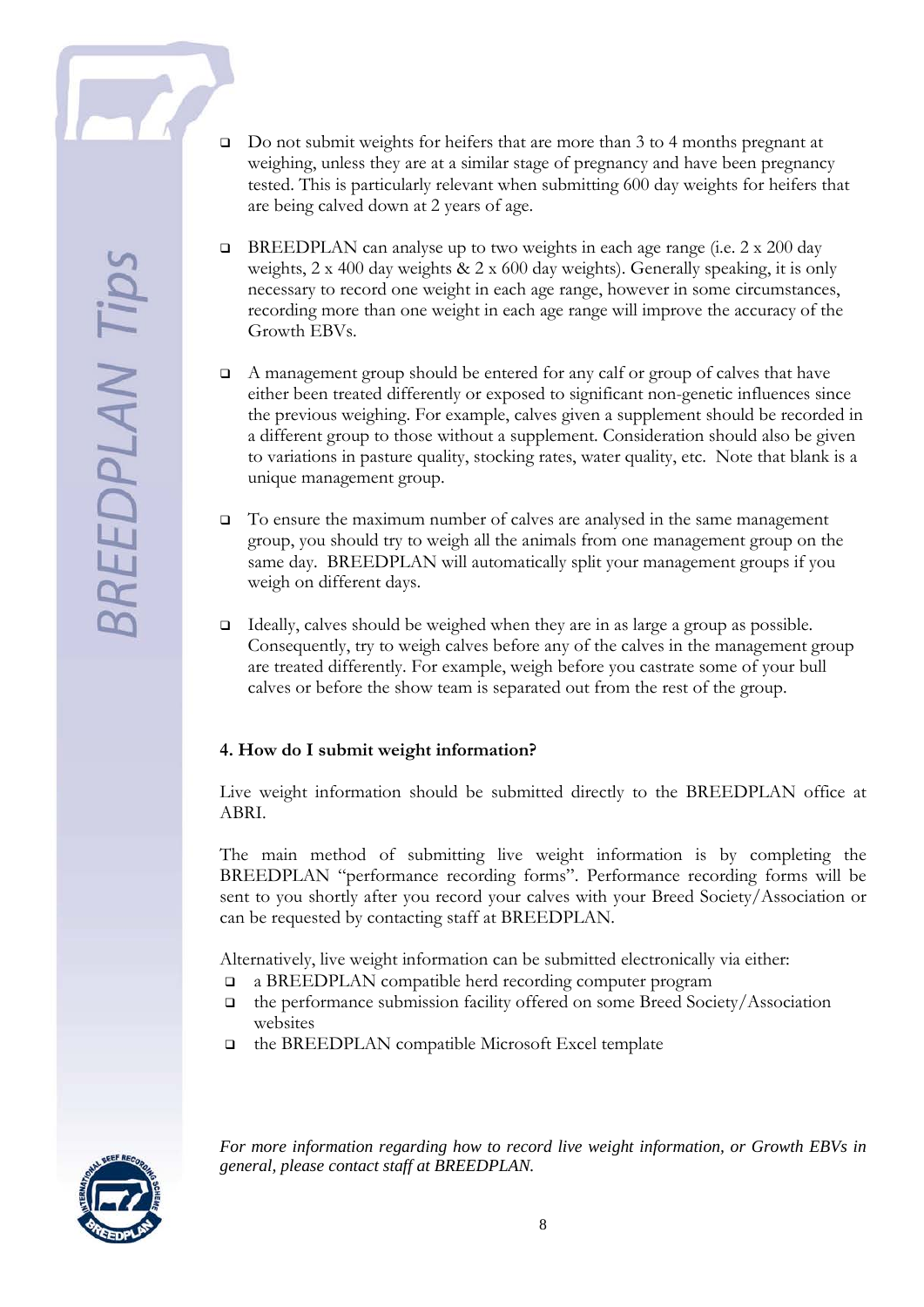

# *Recording Mature Cow Weights*

Mature Cow Weight EBVs are an estimate of the genetic difference in cow weight at 5 years of age and are based on the weights recorded for cows at the same time as the 200 day weights are recorded for their calves.

#### **1 .Why should mature cow weight information be recorded?**

The weight of mature cows in a commercial beef enterprise has a considerable influence on profitability. In particular, mature cow weight will have a major effect on:

- Cow Feed Requirements in general, lighter cows will tend to eat less and consequently have lower feed requirements and be less expensive to maintain.
- Cull Cow Values the major determinant in the value of cull cows in a commercial herd will be live weight. Consequently, heavier cows may provide higher returns from the sale of cull cows.

Achieving an appropriate balance is an important consideration for commercial cattle producers.

#### **2. How do I record mature cow weights?**

Mature Cow Weight EBVs are calculated from the live weight performance of mature cows.

Importantly, BREEDPLAN will only analyse the weight of a mature cow if the cow has a calf with a weight recorded within 2 weeks of when the mature weight was taken and further, the calf was between 80 – 330 days of age when it was weighed.

Therefore, in layman's terms, the mature weight for a cow needs to be recorded at the same time as the 200 day weight is taken for its calf.

#### **3. What considerations should be made when recording mature cow weight information?**

- Weights should be recorded to the nearest kilogram.
- As with all weights, mature cow weight should be recorded using appropriate (and accurate) scales. Do not guess/estimate weight or use measuring tapes to calculate weight. Either weigh the cows using appropriate scales or don't record weights.
- BREEDPLAN can analyse up to 4 mature weights for each cow. Therefore, all cows with a calf at 200 days should be weighed each year. Do not try to "guess" whether a cow has had 4 weights taken previously – the BREEDPLAN analysis will sort it out for you.

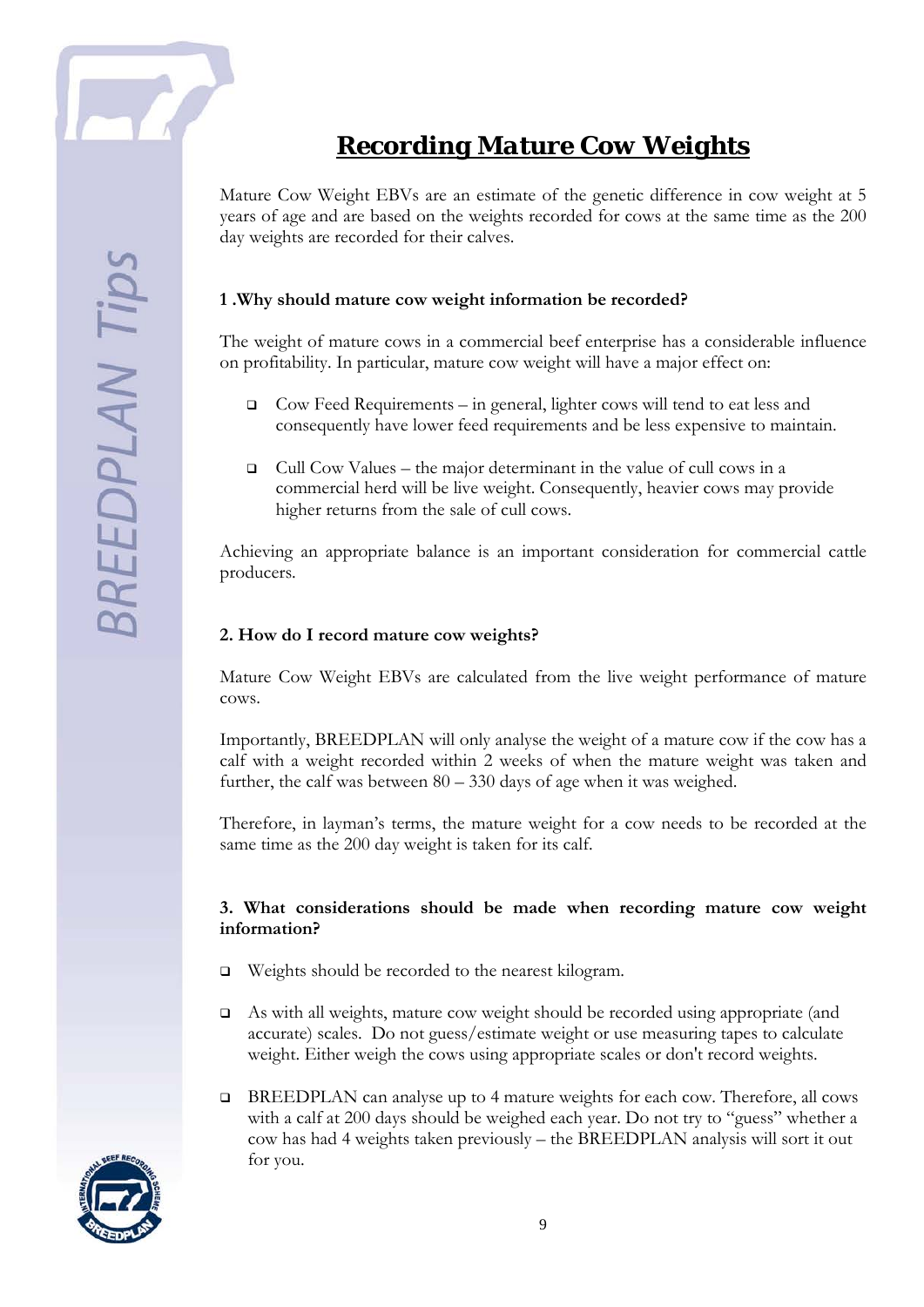**SREEDPLAN Tip** 

 For temperate breeds, BREEDPLAN will only analyse a mature cow weight if the cow is older than 2.4 years of age (870 days) at weighing. For tropical breeds, this age is 3.0 years (1090 days).

- BREEDPLAN will only analyse the mature cow weight performance of a cow if her first valid mature cow weight has been taken before she is 6 years of age (2200 days). If not, then none of her mature weights will be analysed.
- It is essential that correct management group information is recorded with mature cow weight performance.

Management groups work slightly differently for mature cow weights. If no management group information is defined for a set of mature cow weights, the BREEDPLAN analysis will use the management groups submitted with the 200 day weights of their calves to sub-group the weights of the cows. Therefore, if you have correctly recorded the management group information with the 200 day weight performance for your calves, then you only need to assign a different management group to a cow that has experienced an effect on her weight that is different to that experienced by her calf. For example, if the cow was injured/sick or has been supplementary fed.

If both the mature cow weights and the 200 day weights for their calves are submitted without management group information, the BREEDPLAN analysis will assume all cows and calves have been run under similar management conditions.

 Optionally, cow condition score can also be submitted with mature cow weight information. Condition scores are not currently included in the BREEDPLAN analysis however they may be used in the future when determining Mature Cow Weight EBVs. If breeders wish to record condition scores, it is important that the standard fat scoring system of 1-6 be used (whole scores only; see below) and that the same person scores all cows in the herd at a particular weighing.

The condition of the cows should be scored using the following criteria:

| Fat Score    | Fat Depth                             | <b>Fat Score Description</b>                                                                                                                                                                            |
|--------------|---------------------------------------|---------------------------------------------------------------------------------------------------------------------------------------------------------------------------------------------------------|
| $\mathbf{1}$ | $P8: 0-2$ mm<br>$12^{th}$ Rib: 0-1 mm | Animal is emaciated. Ribs and short ribs are<br>sharp. There is no fat around the tailhead. Hip<br>bones, tailhead and ribs are prominent.                                                              |
| 2            | P8: 3-6 mm<br>$12^{th}$ Rib: 2-3 mm   | No fat beside tailhead. Short ribs and long ribs<br>are easily distinguished. Spines feel rounded<br>rather than sharp. Hip bone and ribs are hard.<br>Ribs are no longer visually obvious.             |
| 3            | P8: 7-12 mm<br>$12^{th}$ Rib: 4-7 mm  | Short ribs are prominent, rounded but still<br>easily felt. The ribs are easily felt using firm<br>pressure to distinguish between them. Fat that<br>is easily felt covers either side of the tailhead. |

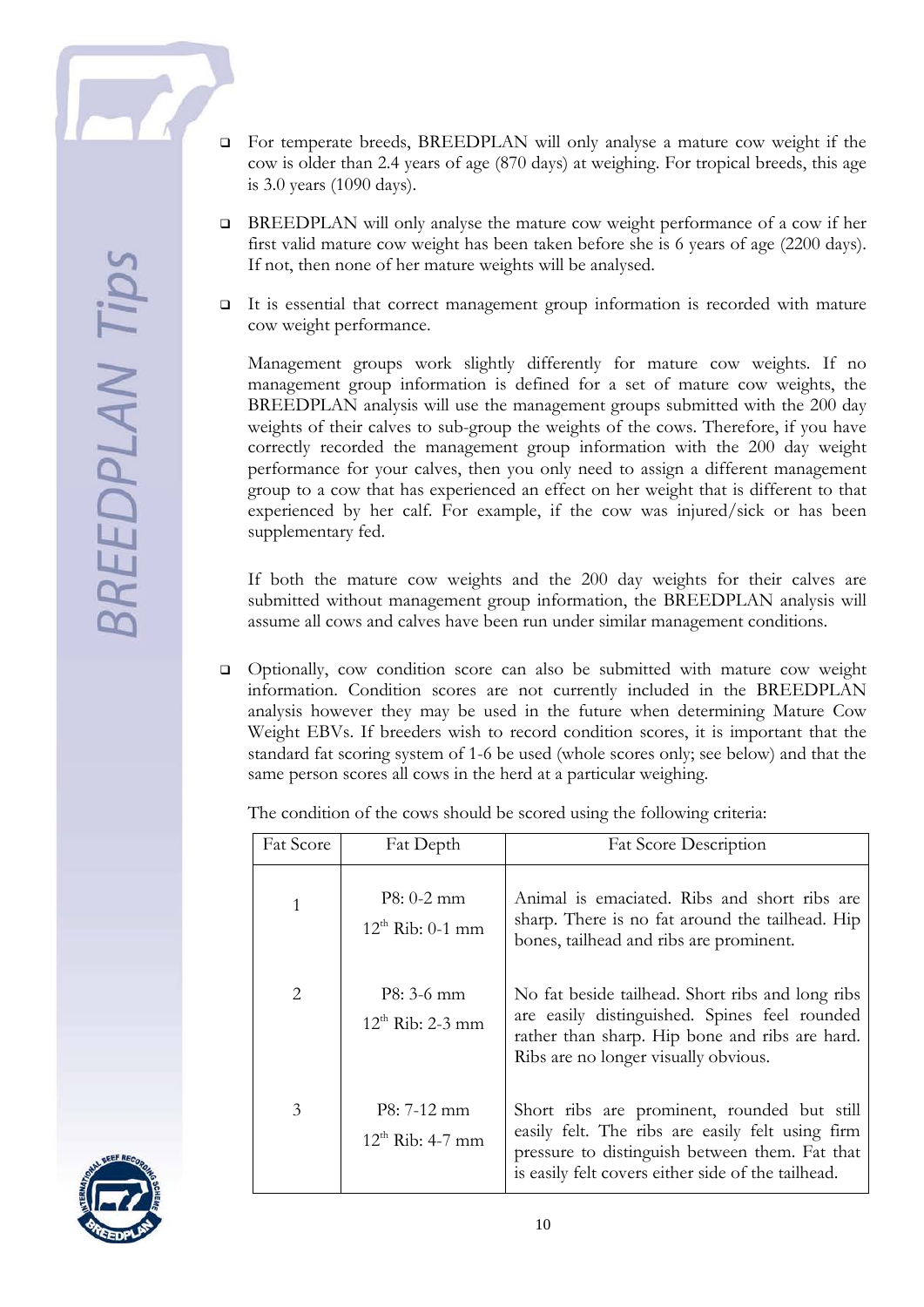| Fat Score | Fat Depth                               | Fat Score Description                                                                                                                                                                                                                                                            |
|-----------|-----------------------------------------|----------------------------------------------------------------------------------------------------------------------------------------------------------------------------------------------------------------------------------------------------------------------------------|
| 4         | P8: 13-22 mm<br>$12^{th}$ Rib: 8-12 mm  | Short ribs cannot be felt. There is some fat<br>cover around the hip bone. Small mounds of<br>fat which are soft to touch are present around<br>the tailhead. Ribs are hard to feel.                                                                                             |
| 5         | P8: 23-32 mm<br>$12^{th}$ Rib: 13-18 mm | Short ribs cannot be felt. Tailhead and hip<br>bones are almost buried in fat. Ribs appear<br>'wavy' due to fat folds. There is fat in the<br>brisket and udder, and squaring-off in the flank<br>area.                                                                          |
| 6         | $P8: >32$ mm<br>$12^{th}$ Rib: $>18$ mm | Short ribs cannot be seen. Tailhead and hips are<br>completely buried by large 'rounds' of fat. Ribs<br>are 'wavy' due to fat folds. The brisket and<br>udder are heavy. The flank is squared off and<br>has a blocky appearance. The animal's mobility<br>is reduced to a walk. |

#### **4. How do I submit mature cow weight information?**

Mature cow weight information should be submitted directly to the BREEDPLAN office at ABRI.

The main method of submitting mature cow weight information is by completing the BREEDPLAN "mature cow weight" forms. These forms are similar to the normal BREEDPLAN "performance recording forms". "Mature cow weight" forms will be sent out as standard when the 200 day weight forms are sent for your calves or can be requested by contacting staff at BREEDPLAN.

Alternatively, mature cow weight information can be submitted electronically via either:

- a BREEDPLAN compatible herd recording computer program.
- $\Box$  the performance submission facility offered on some Breed Society/Association websites.
- the BREEDPLAN compatible Microsoft Excel template.



*For more information regarding how to record mature cow weight information, or Mature Cow Weight EBVs in general, please contact staff at BREEDPLAN.*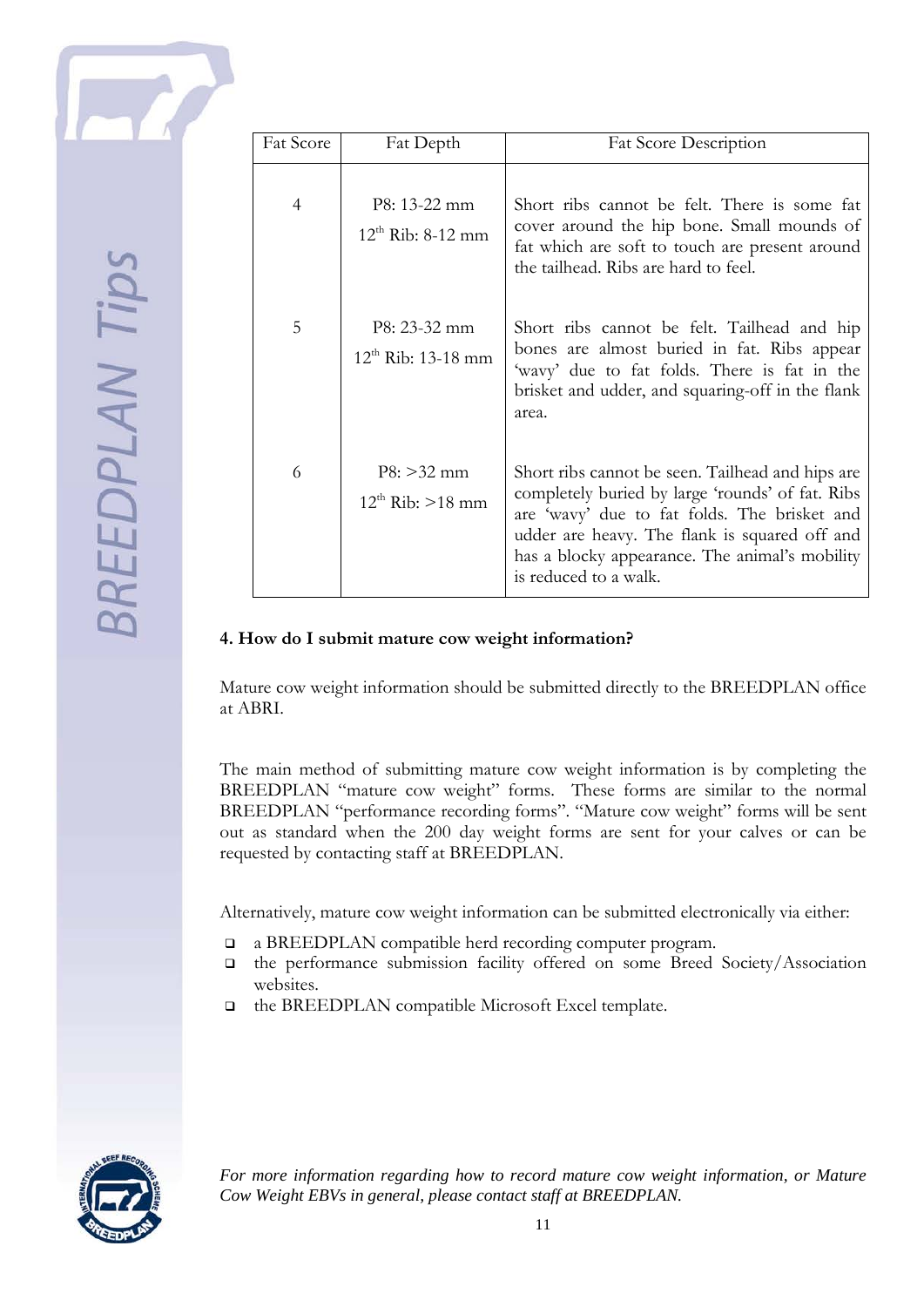

# *Recording Information for Milk EBVs*

Milk EBVs provide an estimate of the maternal contribution of a dam to the 200 day weight of her calf. In the case of sires, this estimates the maternal influence that his daughters will have on the 200 day weight of their progeny. Milk EBVs are expressed in kilograms and indicate the expected difference in the weight of the calf at 200 days due to the maternal effect of the cow.

#### **1 .Why are Milk EBVs important?**

The weight of a calf at 200 days is influenced by many factors. Research has shown that 70% of the variation between the weight of calves at 200 days can be attributed to nongenetic factors (e.g. nutrition, disease), 20% to differences between the calf's genetics for growth and the remaining 10% to differences in the maternal contribution made by the mother.

The maternal contribution of the mother is consequently an important consideration for beef enterprises. Differences in the contribution of the dam to the 200 day weight of the calf are influenced by such things as the amount of milk the calf receives, the quality of the milk received and the mothering ability of the dam.

#### **2. What information do I record?**

Milk EBVs are calculated by partitioning the difference in the 200 day weight of calves into growth and milk components. Consequently, the live weight of calves at 200 days need to be recorded for the calculation of Milk EBVs.

To a lesser extent, BREEDPLAN will also use the 400 day weights recorded for calves in the calculation of Milk EBVs (as a repeat measure). Therefore, breeders should also consider recording live weight at 400 days to enhance the accuracy of their Milk EBVs.

#### **3. What considerations should be made when recording this information?**

- Weights should be recorded when animals are between 80 and 300 days of age.
- □ Weights should be recorded to the nearest kilogram.
- Weights should be recorded using appropriate (and accurate) scales. Do not guess/estimate weight or use measuring tapes to calculate weight. Either weigh the calves using appropriate scales or don't record weights.
- A management group should be entered for any calf or group of calves that have either been treated differently or exposed to significant non-genetic influences since the previous weighing. For example, calves given a supplement should be recorded in a different group to those without a supplement. Consideration should also be given to variations in pasture quality, stocking rates, water quality, etc. Note that blank is a unique management group.

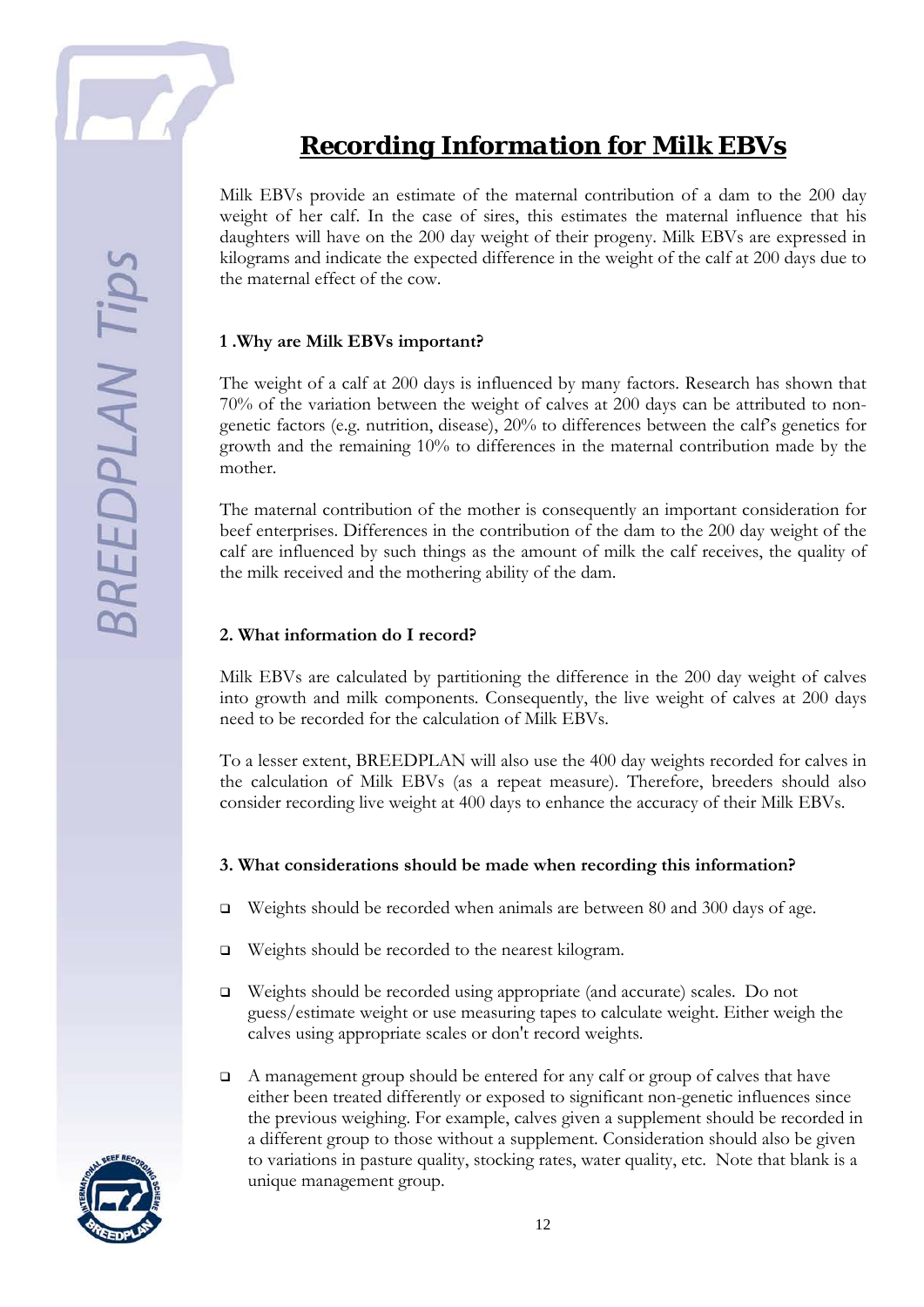- To ensure the maximum number of calves are analysed in the same management group, you should try to weigh all the animals from one management group on the same day. BREEDPLAN will automatically split your management groups if you weigh on different days.
- $\Box$  Ideally, calves should be weighed when they are in as large a group as possible. Consequently, try to weigh calves before any of the calves in the management group are treated differently. For example, weigh before you castrate some of your bull calves or before the show team is separated out from the rest of the group.
- $\Box$  BREEDPLAN can analyse up to two 200 day weights on each animal. Generally speaking, it is only necessary to record one weight, however in some circumstances, recording more than one 200 day weight may improve the accuracy of the EBVs.

In addition, breeders particularly looking to optimise the quality of the Milk EBVs that are generated for their calves should also consider:

- The weights of calves should be recorded at or before weaning.
- $\Box$  If you are concerned that a significant number of cows are weaning calves naturally before the calves are "physically" weaned, then it may be beneficial to consider taking an early weight on all calves. That is, if you aren't weaning calves until they are 200 days of age but some cows start to "dry off" at 150 days of age, it may improve the accuracy of your Milk EBVs if you weigh all calves when they are around 150 days of age.

#### **4. How do I submit weight information?**

Live weight information should be submitted directly to the BREEDPLAN office at ABRI.

The main method of submitting live weight information is by completing the BREEDPLAN "performance recording forms". Performance recording forms will be sent to you shortly after you record your calves with your Breed Society/Association or can be requested by contacting staff at BREEDPLAN.

Alternatively, live weight information can be submitted electronically via either:

- a BREEDPLAN compatible herd recording computer program
- the performance submission facility offered on some Breed Society/Association websites
- $\Box$  the BREEDPLAN compatible Microsoft Excel template.

*For more information regarding how to record information for the Milk EBVs, please contact staff at BREEDPLAN.*

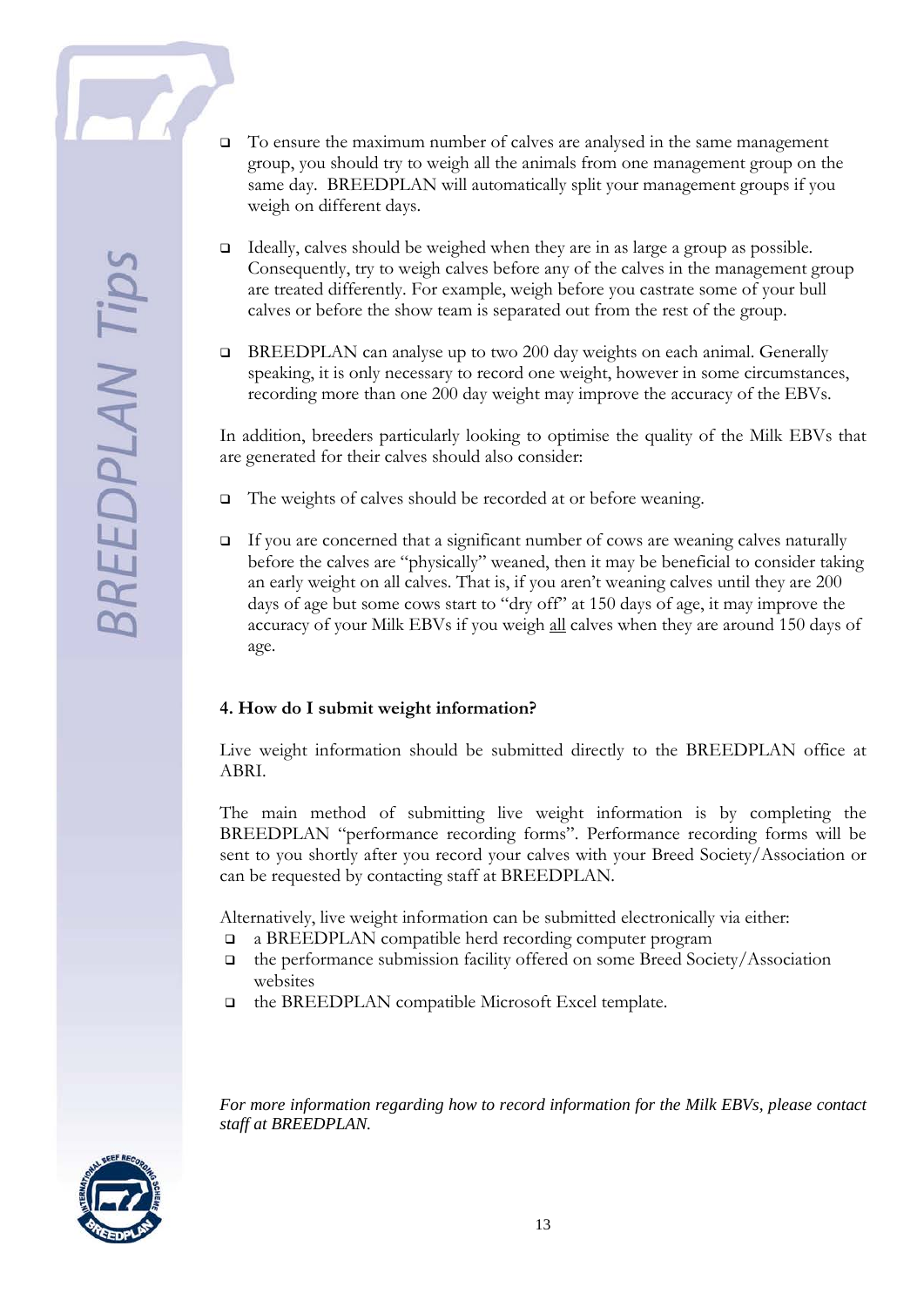

# *Recording Scanning Information*

BREEDPLAN currently calculates EBVs for carcase traits based on two main sources of information – live animal ultrasound scanning & abattoir carcase data. Of these two sources, stud breeders are most likely to collect live animal ultrasound scanning information. The abattoir carcase data is generally only of value to the BREEDPLAN analysis if it is collected through structured research or progeny test trials.

#### **1 .Why should Scanning Information be recorded?**

During the 1990's, the beef industry experienced a shift in emphasis from selection purely on growth and adaptation to concentrate more on the genetics of carcase and beef quality. Selection for increased carcase yield and carcase value has become an increasingly important objective for breeders of cattle. Carcase EBVs provide the best tools currently available to evaluate and select animals that will produce progeny with improved carcase quality attributes.

#### **2. What is Live Animal Ultrasound Scanning?**

Live animal ultrasound scanning is a non-invasive technology that allows the seedstock or commercial beef producer to assess the carcase merit of an individual animal whilst still alive as opposed to the collection of carcase data in the chiller. The carcase attributes most commonly measured by ultrasound scanning include:

#### ■ Rump Fat Depth

Rump Fat Depth is measured at the P8 rump site. The P8 rump site is located at the intersection of the line from the high bone (third sacral vertebrae) with a line from the inside of the pin bone. Rump Fat Depth will be reported to the nearest mm (eg 10 mm).

#### Rib Fat Depth

Rib Fat Depth is measured at the  $12/13<sup>th</sup>$  rib site. The  $12/13<sup>th</sup>$  rib site is located on the longissimus dorsi muscle (eye muscle) between the  $12<sup>th</sup>$  &  $13<sup>th</sup>$  rib. Rib Fat Depth will also be reported to the nearest mm (eg 7 mm).

#### Eye Muscle Area

Eye Muscle Area is measured as the cross sectional area of the longissimus dorsi muscle between the  $12<sup>th</sup>$  &  $13<sup>th</sup>$  rib. EMA is reported to the nearest cm<sup>2</sup> (e.g.110 cm<sup>2</sup>). Eye Muscle Area is also referred to as Rib Eye Area.

#### □ Intramuscular Fat (IMF)

The carcase benchmark for intra-muscular fat is the chemical extraction of all fat from a meat sample taken as a slice off the longissimus dorsi between the  $12<sup>th</sup>$  &  $13<sup>th</sup>$  ribs. Ultrasound scanning for IMF uses a longitudinal image of the longissimus dorsi muscle between the 12<sup>th</sup> & 13<sup>th</sup> ribs. IMF is reported as a percentage (eg 3.5%)

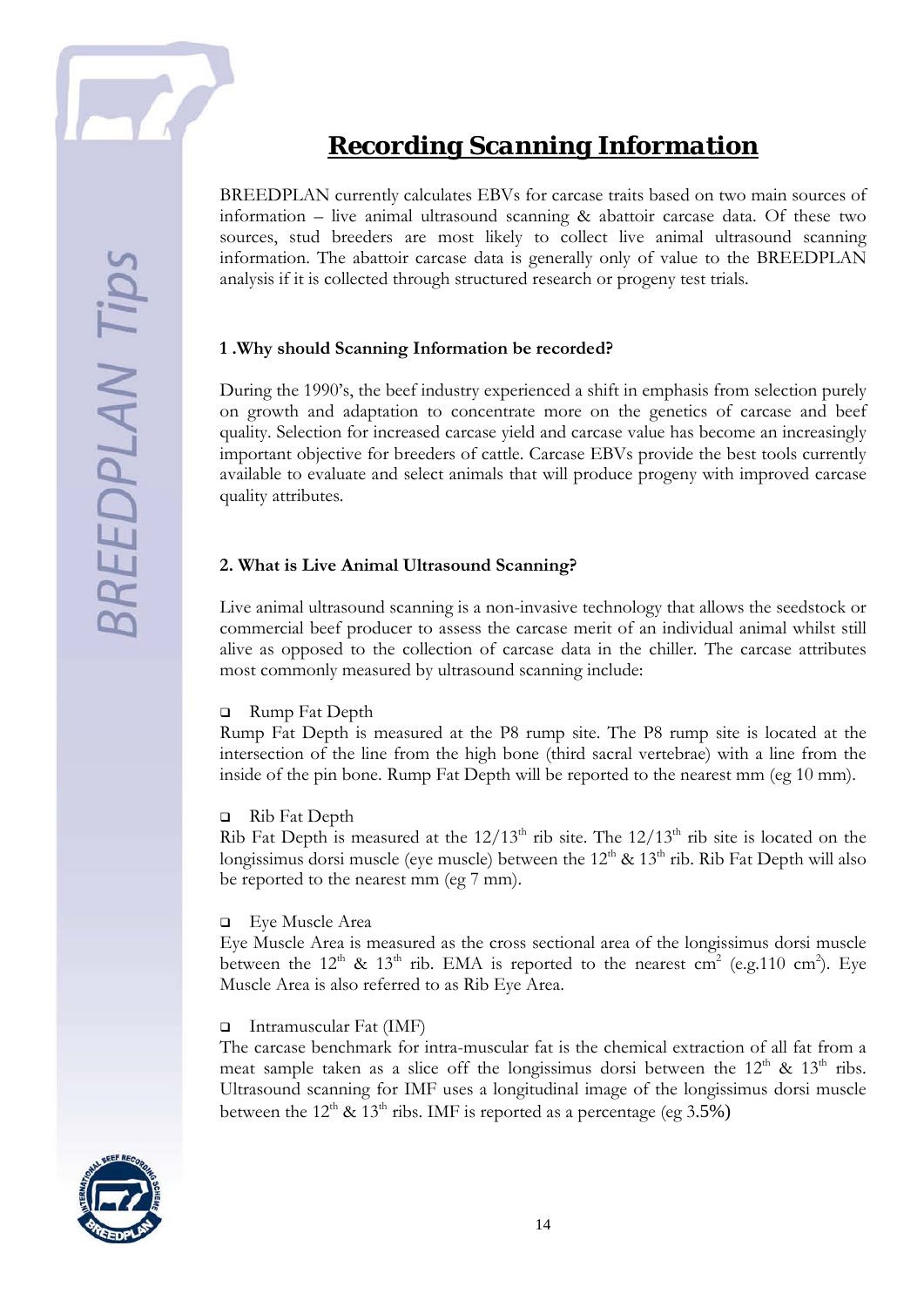#### **3. Who do I get to scan my animals?**

BREEDPLAN can only accept scan information that has been recorded by an accredited scanner. A list of accredited scanners can be accessed from the "Accredited Technicians" page within the Technical area of the BREEDPLAN website (http://breedplan.une.edu.au) or by contacting staff at BREEDPLAN.

#### **4. What animals do I scan?**

BREEDPLAN can analyse the scanning performance from animals that are between 300 – 800 days of age when measured. Subsequently, it is important to scan your animals when they are within this age range. The majority of animals are scanned as rising 2 year olds (i.e. around 600 days of age).

While bulls are most commonly scanned, it is recommended that breeders also scan their heifers and steers if possible. Heifers provide valuable data for marbling as they mature earlier than do the males. Scanning steers will provide useful information for their sires and dams.

It is important to try and scan as many of your animals within each management group as possible. Submission of scan data for only a selection of your calves (e.g. only submitting the scanning performance of your sale bulls rather than the entire bull drop) may result in data biases and the subsequent calculation of carcase EBVs that do not reflect the true genetic merit of your animals.

#### **5. When do I scan my animals?**

Condition of stock should be the most important consideration when making a decision about when to scan your animals. To obtain effective results from scanning, it is recommended to scan your animals when they are in as good a condition as possible. This ensures that there will be sufficient variation between animals to allow genetic differences to show up.

For example, if all animals were in very poor condition it would be expected that they would all have very similar rib & rump fat depths (i.e. 1-2 mm) and negligible marbling. In this scenario, scanning would be of little benefit as a means of identifying animals that are genetically different for fat depth & genetically superior for IMF%. Effective results may still be achieved for EMA as sufficient variation is likely to exist between animals irrespective of condition.

As a rough guide, if you are particularly interested in fat depth and IMF, animals require a minimum average rump fat depth of 4–5 mm (or a minimum average rib fat measurement of 3 mm) for it to be worthwhile scanning. Results for IMF will be further optimised if the majority of animals have between approximately  $2 - 8\%$  IMF when scanned. The effectiveness of the current scanning machines decreases when measuring IMF levels outside this range.



It is important to note the above recommendations are only a rough guide. For example, if animals have been in poor condition and have put on the required 4 - 5 mm of fat in a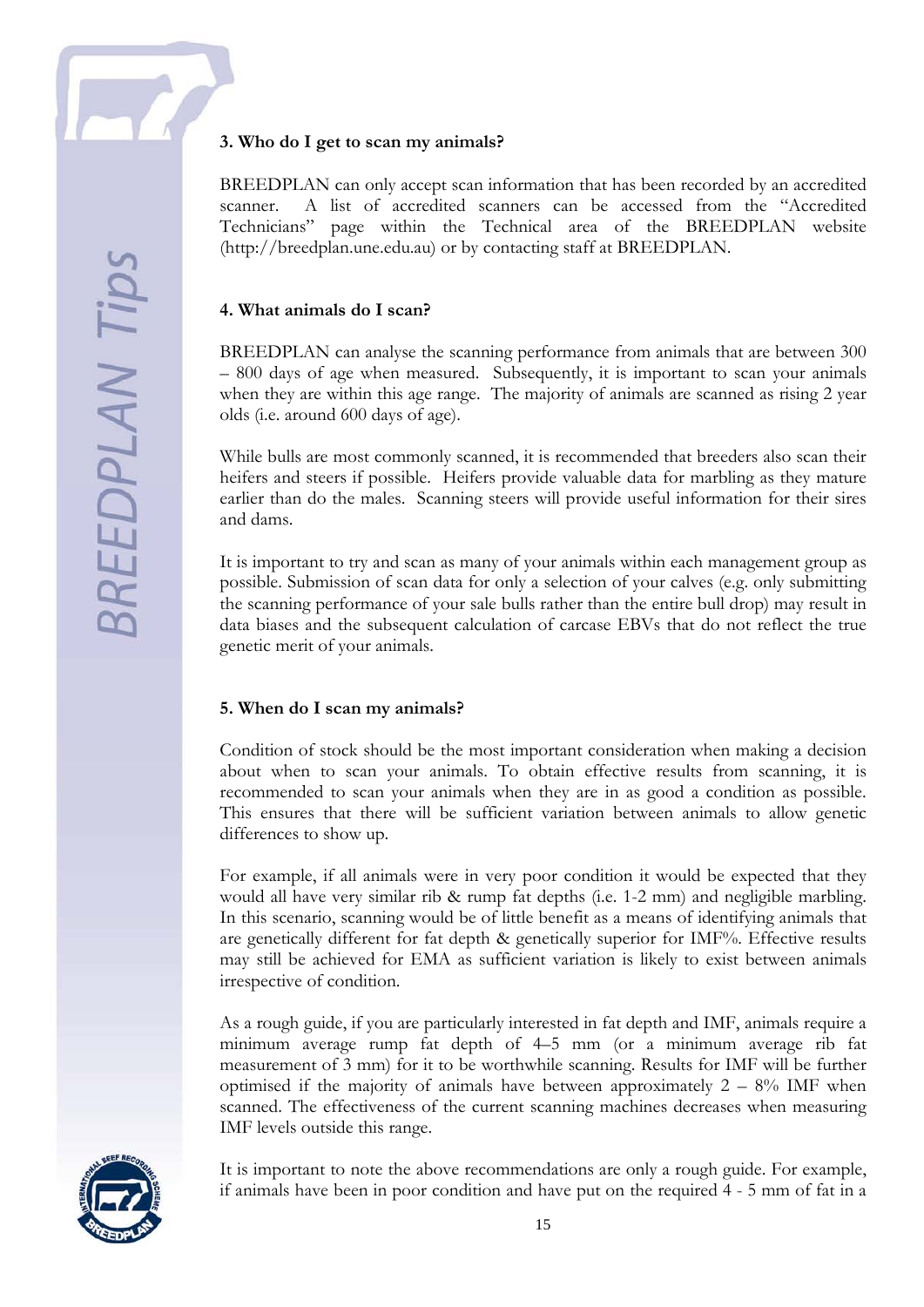relatively short period, then there may still not be sufficient variation between animals to allow genetic differences to show up, particularly for IMF.

Other factors that may also influence the time of scanning (but should not be a major determinant) include:

- The availability of scanners
- The cut off date for submission of data for inclusion in GROUP BREEDPLAN analyses. Although carcase trait EBVs can be recalculated in an Interim analysis, it is preferable to submit data so it is included in the GROUP analysis. This will enable the updating of EBVs and accuracy values for the sires and dams.

If you are in any doubt as to when to scan your animals, please discuss your situation with an accredited scanner or contact staff at BREEDPLAN.

#### **6. How do I submit my scanning information to BREEDPLAN?**

Submission of scanning information to BREEDPLAN is the breeder's responsibility. The main method of submitting scanning information is by completing the BREEDPLAN "scanning forms". These forms are similar to the normal "performance" recording forms" that you will be familiar with and can be requested by contacting staff at BREEDPLAN. Alternatively, the recording sheet completed by the scanner at the time of scanning can be submitted to BREEDPLAN, however it must be presented in an acceptable format. The full Breed Society/Association ident of each animal must be provided (not just tattoo) and sheets must be submitted in a clear and clean manner. It is also critical to ensure that management group information is included on the scanning sheets. Data submitted in the incorrect format will be returned to the breeder for resubmission.

Alternatively, scanning information can be submitted electronically via either:

- a BREEDPLAN compatible herd recording computer program
- the performance submission facility offered on some Breed Society/Association websites
- the BREEDPLAN compatible Microsoft Excel template

#### **7. Will I obtain carcase EBVs after scanning my animals?**

Similar criteria apply to the reporting of carcase EBVs as to the reporting of weight EBVs. In general, Interim carcase EBVs will be available for an animal following the submission of scanning information (providing either the animal or both of its parents were included in the last GROUP analysis). An exception to this would be herds with a short scanning history where carcase EBVs may not be available until the next GROUP analysis due to low accuracy of the EBVs. If you are in any doubt as to whether an animal will receive carcase EBVs, please do not hesitate to contact BREEDPLAN staff.

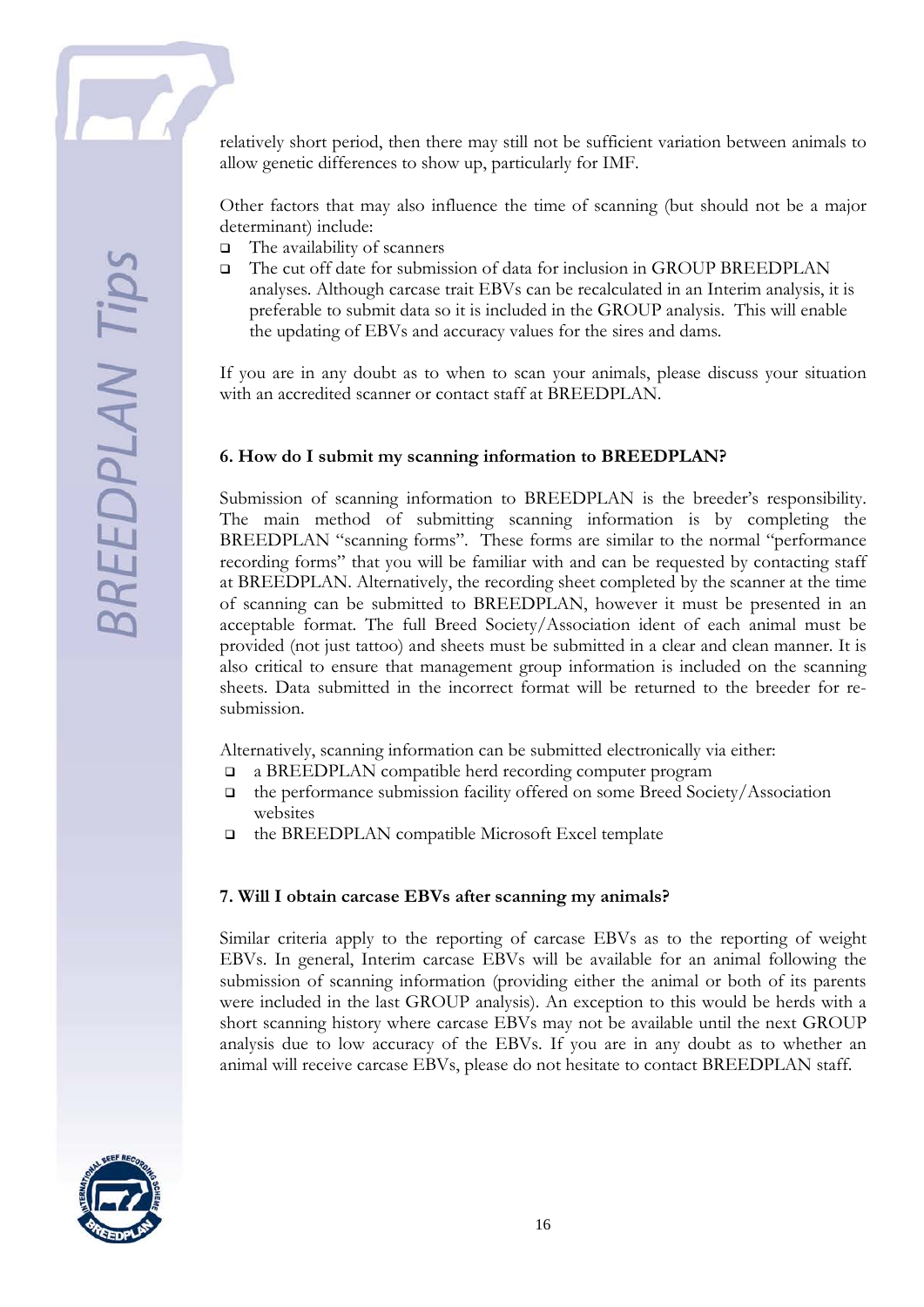#### **8. Can I submit more than one scan on each animal?**

BREEDPLAN is currently analysing only one EMA, one rib fat, one rump fat & one IMF measurement on each animal. While these measurements are typically measured on the same day, BREEDPLAN can analyse the scanning performance for an animal when the individual traits have been recorded at different times.

*For more information regarding how to record scanning information, or Carcase EBVs in general, please contact staff at BREEDPLAN.*

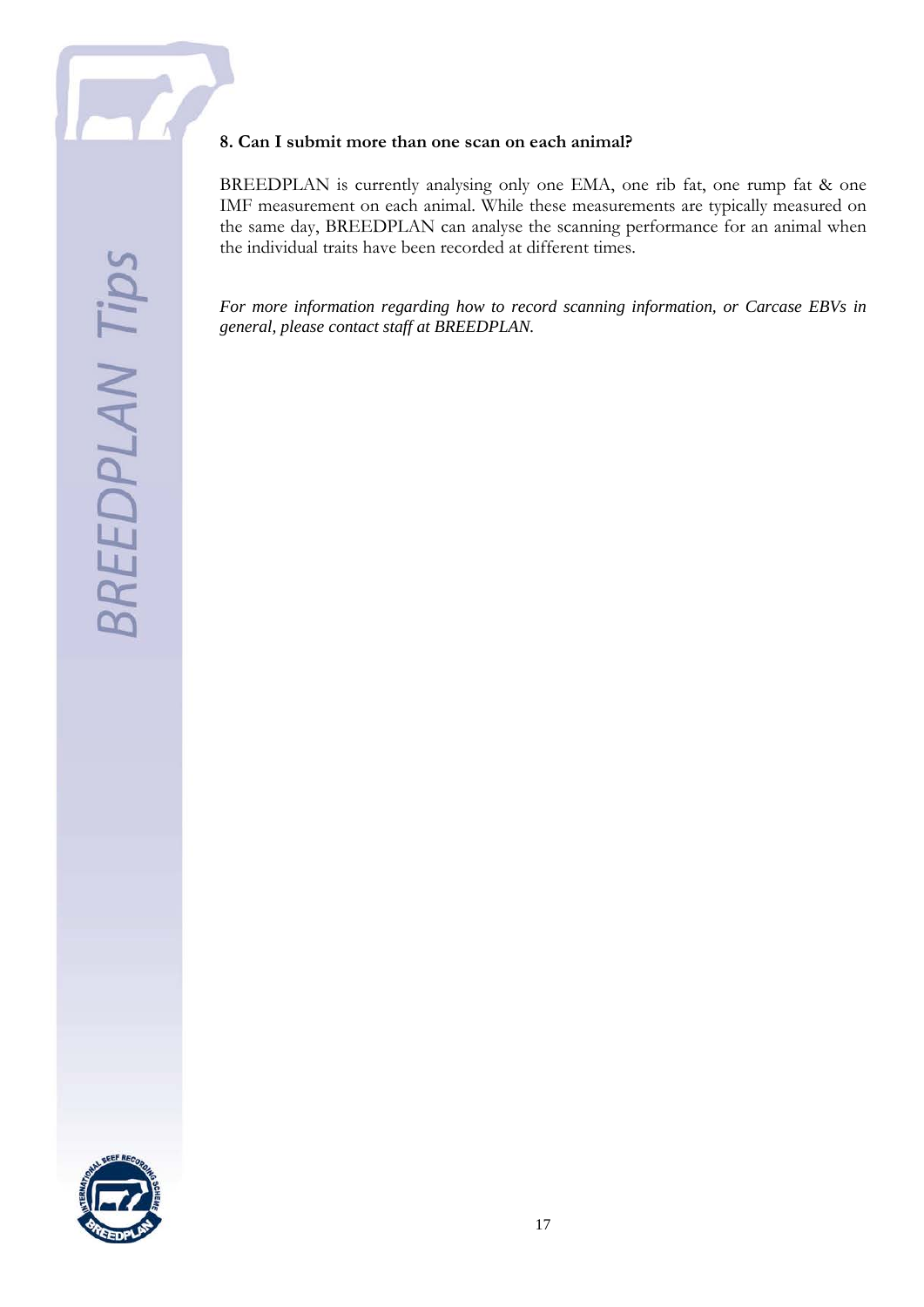

# *Collecting Abattoir Carcase Information*

Abattoir carcase information, along with live animal ultrasound scanning measurements and genomic information, is used to calculate Carcase EBVs within BREEDPLAN.

This fact sheet outlines the requirements for the collection and submission of abattoir carcase information for BREEDPLAN.

#### **Why Collect Abattoir Carcase Information?**

Traits such as carcase yield and meat quality are some of the most economically important traits in the beef supply chain.

While the collection of carcase information from ultrasound scanning and genomic tests provides useful information on live animals, abattoir carcase information is of particular value for genetic evaluation as it represents a direct measure of the attributes of a beef carcase.

Obtaining direct abattoir carcase measurements can add considerable accuracy to the Carcase EBVs calculated within BREEDPLAN, and consequently provides a valuable source of information when attempting to identify animals with superior carcase genetics for use in a beef breeding program.

#### **How Much Effort is Involved?**

Those who are considering embarking on the collection of abattoir carcase information for BREEDPLAN need to be aware that the collection of abattoir information can be challenging, expensive and time consuming.

The rewards however are significant and if useful abattoir information can be collected, the benefits can be considerable.

#### **What Abattoir Carcase Information will be Accepted?**

Abattoir carcase information must meet certain requirements in order to be accepted for inclusion in BREEDPLAN. These requirements have been put in place to ensure any abattoir carcase information that is analysed within BREEDPLAN meets appropriate data integrity standards.

The most valuable carcase data for inclusion in a BREEDPLAN analysis meets the following requirements:

It has been collected as part of a structured progeny test program.

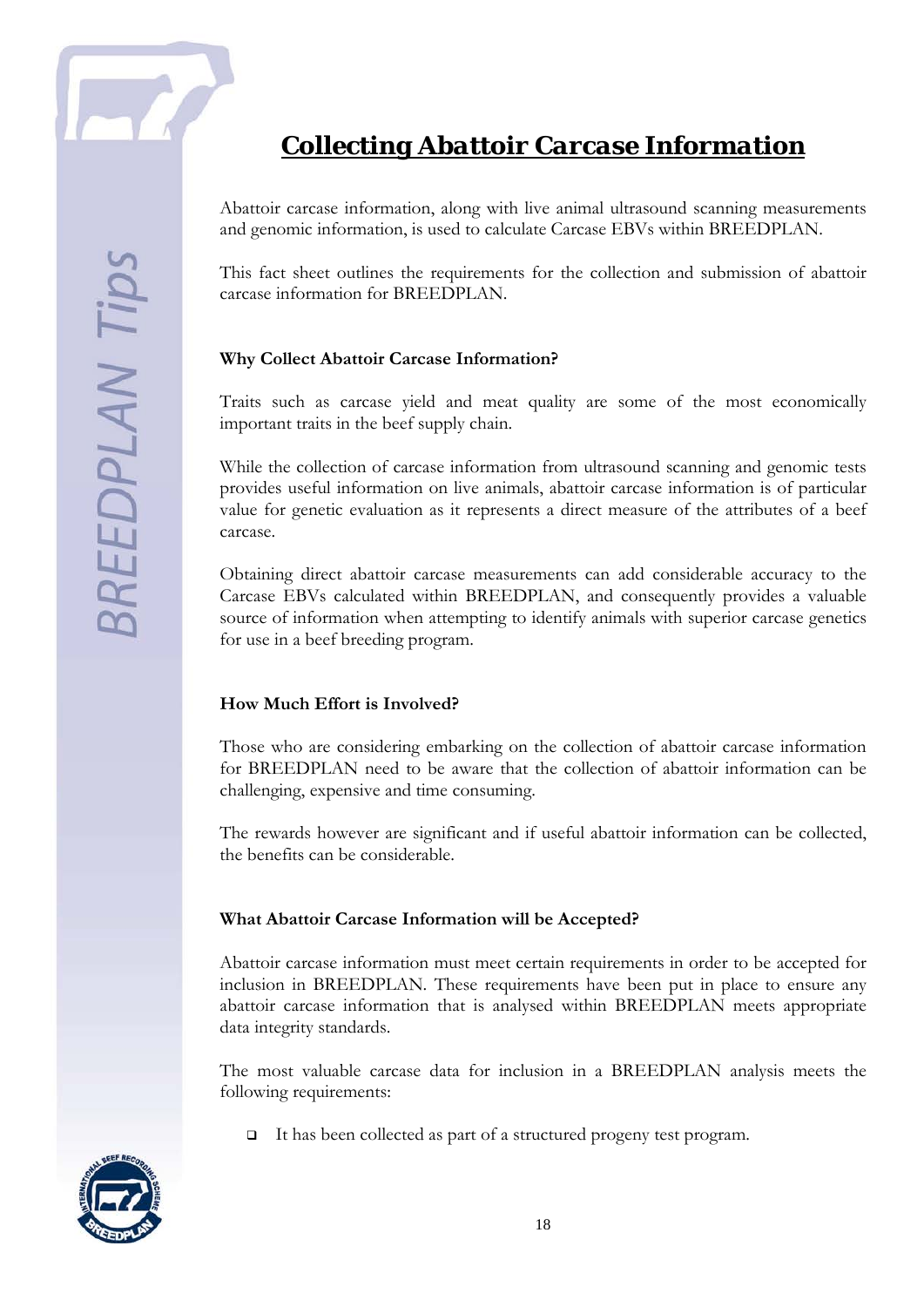- Appropriate measurement collection protocols have been followed to ensure the carcase measurements that are collected are of suitable quality for genetic evaluation.
- Animals are between 300 and 1000 days of age at slaughter (i.e.  $10 33$  months).

Where carcase data is collected from a commercial slaughter it is important that they are in a valid contemporary group. This means that they must have been reared together and have been treated the same way during backgrounding and finishing and slaughtered on the same day. It is important that animals have not been harvested from a larger group based on their weight and fatness.

Abattoir carcase information that does not meet the above criteria, such as kill sheets for small groups of steers or cull heifers, or information collected as part of a carcase competition, is not suitable for analysis in BREEDPLAN.

#### **Establishing a Progeny Test for the Collection of Abattoir Carcase Information**

It is essential that any abattoir carcase information collected for inclusion in BREEDPLAN is from a structured progeny test program in order to ensure that the amount of useful information generated is maximised.

#### **Number of Effective Progeny per Sire**

Ensuring that there are an adequate number of effective progeny by each sire is an important consideration when designing a progeny test program.

The number of effective progeny per sire (EPN) takes into account not only the number of progeny by each sire, but how useful the information collected on those progeny are for genetic evaluation.

The number of effective progeny for an individual sire can be calculated by considering the number of progeny within a contemporary group that are by the sire compared with the number of progeny in the contemporary group sired by other bulls.

A contemporary group can be considered to be animals of the same sex which are born within an individual herd in a 60 day period and are managed together as one mob under the same conditions until slaughter.

Specifically, the number of effective progeny for a sire can be calculated as follows:

# EPN = No. of Sire's Progeny x No. of Progeny by Other Sires

No. of Animals in Contemporary Group



For example, if a sire has 5 progeny in a contemporary group of 10 animals, then the effective progeny number would be  $5 \times (5/10) = 2.5$  progeny.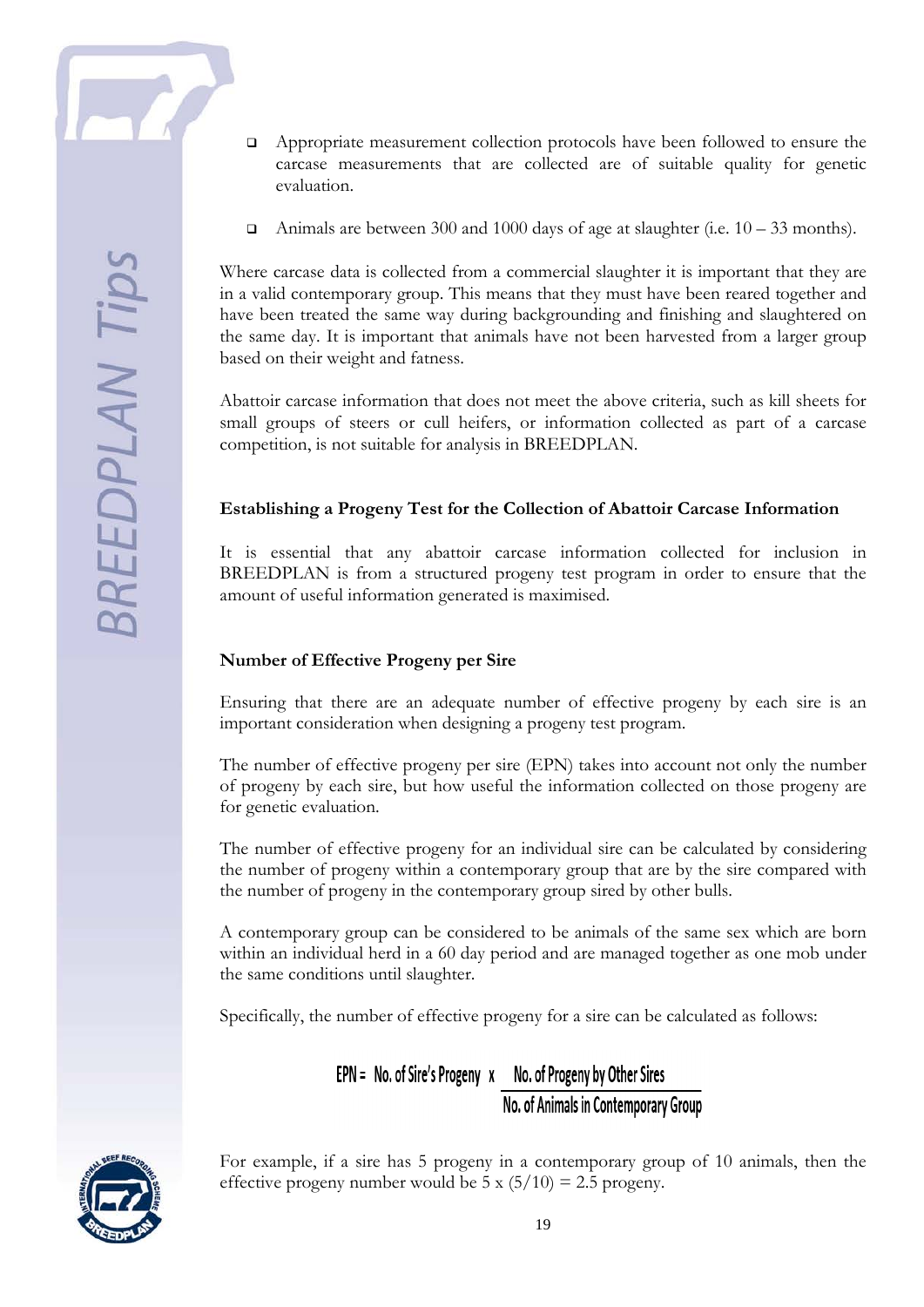| Table 1 : Effective Progeny Number In Different Scenarios |              |                  |      |                              |
|-----------------------------------------------------------|--------------|------------------|------|------------------------------|
| <b>Number</b>                                             | Progeny      | <b>Effective</b> |      | Approx. EBV                  |
| of Sire's                                                 | by Other     | Progeny          |      | Accuracy                     |
| Progeny                                                   | <b>Sires</b> | <b>Number</b>    |      | <b>Heritability of Trait</b> |
|                                                           |              |                  | 20%  | 30%                          |
| 5                                                         | 5            | 2.5              | 0.33 | 0.40                         |
| 10                                                        | 5            | 3.3              | 0.38 | 0.45                         |
| 15                                                        | 5            | 3.8              | 0.40 | 0.47                         |
| 20                                                        | 5            | 4.0              | 0.41 | 0.48                         |
| 25                                                        | 5            | 4.2              | 0.42 | 0.49                         |
| 30                                                        | 5            | 4.3              | 0.42 | 0.49                         |
| 5                                                         | 10           | 3.3              | 0.38 | 0.45                         |
| 10                                                        | 10           | 5.0              | 0.45 | 0.52                         |
| 15                                                        | 10           | 6.0              | 0.48 | 0.56                         |
| 20                                                        | 10           | 6.7              | 0.50 | 0.58                         |
| 25                                                        | 10           | 7.1              | 0.51 | 0.59                         |
| 30                                                        | 10           | 7.5              | 0.52 | 0.60                         |
| 5                                                         | 15           | 3.8              | 0.40 | 0.47                         |
| 10                                                        | 15           | 6.0              | 0.48 | 0.56                         |
| 15                                                        | 15           | 7.5              | 0.52 | 0.60                         |
| 20                                                        | 15           | 8.6              | 0.55 | 0.63                         |
| 25                                                        | 15           | 9,4              | 0.56 | 0.64                         |
| 30                                                        | 15           | 10.0             | 0.58 | 0.65                         |
| 5                                                         | 20           | 4.0              | 0.41 | 0.48                         |
| 10                                                        | 20           | 6.7              | 0.50 | 0.58                         |
| 15                                                        | 20           | 8.6              | 0.55 | 0.63                         |
| 20                                                        | 20           | 10.0             | 0.58 | 0.65                         |
| 25                                                        | 20           | 11.1             | 0.60 | 0.67                         |
| 30                                                        | 20           | 12.0             | 0.61 | 0.69                         |
| $\overline{5}$                                            | 25           | 4.2              | 0.42 | 0.49                         |
| 10                                                        | 25           | 7.1              | 0.51 | 0.59                         |
| 15                                                        | 25           | 9.4              | 0.56 | 0.64                         |
| 20                                                        | 25           | 11.1             | 0.60 | 0.67                         |
| 25                                                        | 25           | 12.5             | 0.62 | 0.70                         |
| 30                                                        | 25           | 13.6             | 0.64 | 0.71                         |
| 5                                                         | 30           | 4.3              | 0.42 | 0.49                         |
| 10                                                        | 30           | 7.5              | 0.52 | 0.60                         |
| 15                                                        | 30           | 10.0             | 0.58 | 0.65                         |
| 20                                                        | 30           | 12.0             | 0.61 | 0.69                         |
| 25                                                        | 30           | 13.6             | 0.64 | 0.71                         |
| 30                                                        | 30           | 15.0             | 0.65 | 0.73                         |

Ideally sufficient females should be joined within the progeny test program to obtain a total effective progeny number of at least 10 - 15 per sire. This should give an EBV accuracy above 65-70% for a carcase trait with a heritability of 30%.

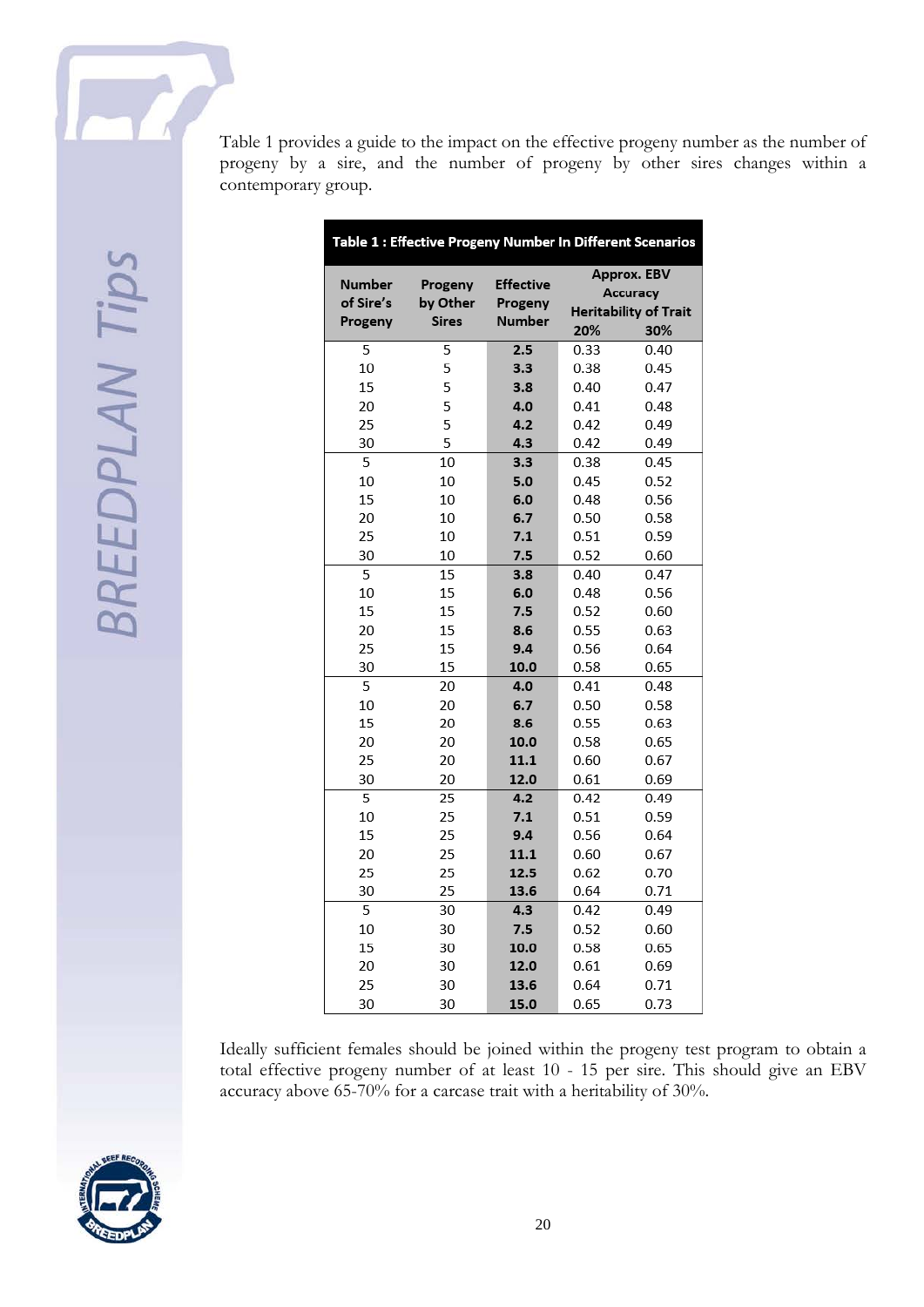#### **Genetic Linkage (within Progeny Test)**

In progeny tests where there are multiple contemporary groups (either within a single herd or across different herds), it is important to ensure that there are adequate genetic links between contemporary groups.

Genetic linkage enables the abattoir carcase measurements collected on animals in the different contemporary groups to be compared, while also enabling adjustment for differences in the genetic merit of the females to which the bulls are joined in each contemporary group.

If it is not possible for common sires to be represented in each different contemporary group, a minimum requirement would be to ensure that at least some of the bulls used have common sires, hence creating genetic linkage between contemporary groups through common grand-sires.

#### **Genetic Linkage (with BREEDPLAN Analysis)**

If the bulls being progeny tested are largely of unknown genetics, it is important that reference sires are included in order to enable the abattoir carcase measurements to be linked to the carcase information that has been collected for other animals within the breed.

The reference sires should ideally be "proven" bulls that have Carcase EBVs with at least 80% accuracy.

#### **Allocation of Dams**

It is important to carefully consider the dams to which the bulls will be joined in any progeny test program for the collection of abattoir carcase information.

- Ideally the sires being progeny tested will be joined to dams of known carcase genetics (e.g. registered or previously registered females with Carcase EBVs).
- If dams of unknown carcase genetics are being joined (e.g. commercial females), it is important that dams are randomly allocated to each sire (i.e. no selective mating).
- $\Box$  Where females of several age classes are used, it is important to allocate females evenly across the age classes.
- Dams should ideally be the same breed as the bulls, but cows of another breed or crossbred cows can also be joined as part of a progeny test. It is however important that all cows joined are of the same breed (or similar cross).
- At a minimum, all dams should be individually identified (i.e. tagged), with the year of birth and breed composition of each dam recorded with the relevant breed society to account for age of dam and breed effects.

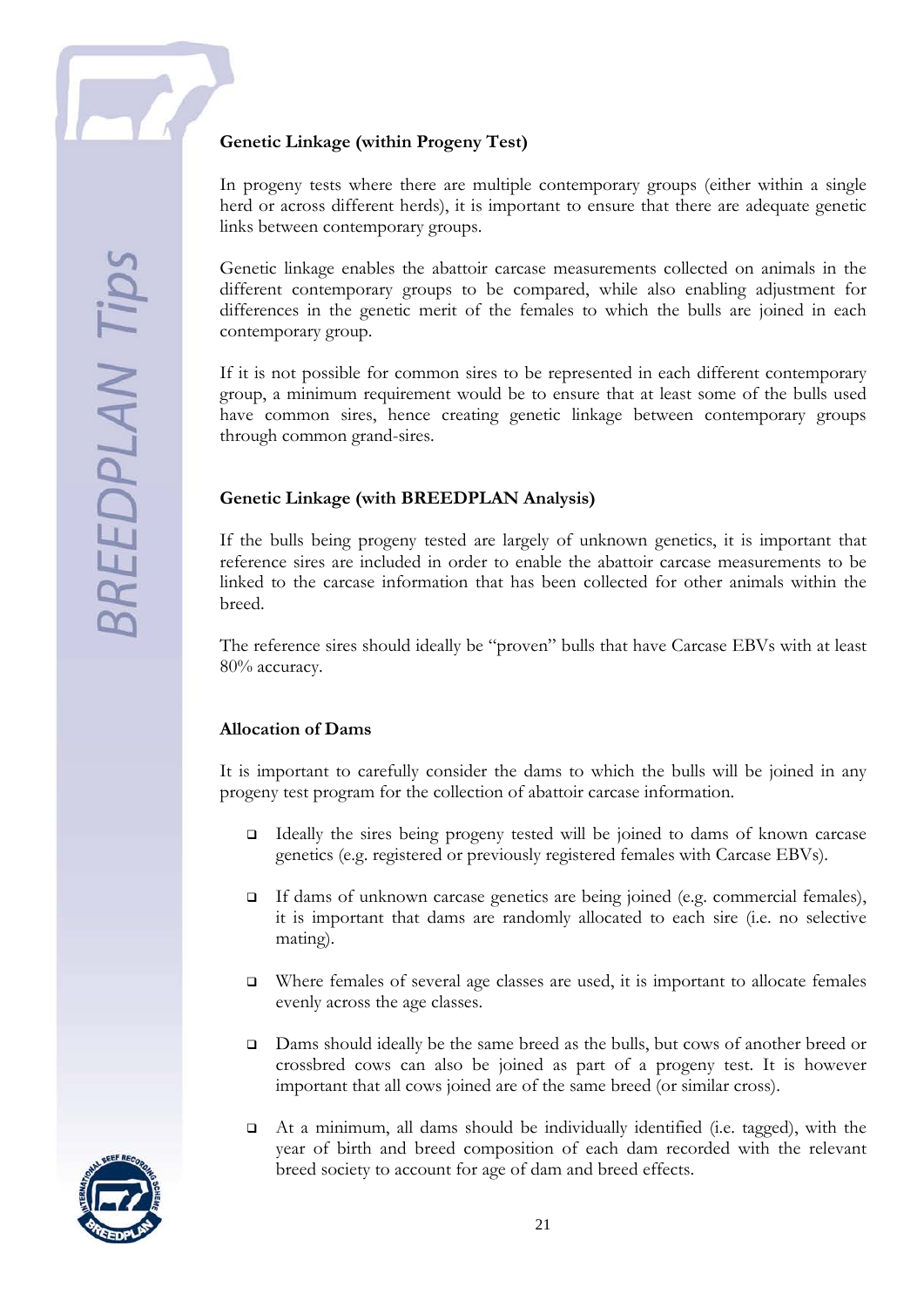#### **Animal Identification**

It is important that all animals within the progeny test are clearly identified. This includes the dams to which the sires will be joined, plus all progeny.

Ideally, two forms of identification should be used to enable animals to be identified when tags are lost. For example, progeny may be tagged with a management tag at or shortly after birth, followed by a NLIS tag at marking.

#### **Recording Birth Date Information**

It is important that appropriate details are recorded on all progeny at birth to enable the most effective analysis of the abattoir carcase information that is collected.

- The birth date of all calves needs to be recorded as accurately as possible. BREEDPLAN will make adjustments to the abattoir carcase measurements to account for any differences in age between animals.
- $\Box$  The dam of each calf needs to be recorded. BREEDPLAN will make adjustments to the abattoir carcase measurements to account for differences in the age and breed of the dam.
- $\Box$  If any calves have been bred by embryo transfer (ET), details of the recipient dam need to be recorded. BREEDPLAN will make adjustments to the abattoir carcase measurements to account for any maternal differences between recipient dams (e.g. age, breed).
- The birth number of each calf needs to be recorded. That is, whether the calf is a single or twin calf. BREEDPLAN will not directly compare the abattoir carcase measurements of single and twin calves together, and in general, twin calves should be removed from the progeny test.

#### **Maintenance of Contemporary Groups (On Farm)**

Where practical, all animals within a contemporary group (i.e. animals of the same sex which are born within an individual herd in a 60 day period) need to be managed together as one mob under the same conditions from birth until slaughter.

Splitting contemporary groups into different mobs will reduce the effectiveness of the abattoir carcase information that is collected. Likewise, "culling" any animals from the progeny test will potentially bias the abattoir carcase information.

#### **Maintenance of Contemporary Groups (At Slaughter)**



All animals within a contemporary group should be slaughtered on the same day and at the same abattoir.

Animals within a contemporary group should not be "harvested" and slaughtered on different days as different portions of the contemporary group meet market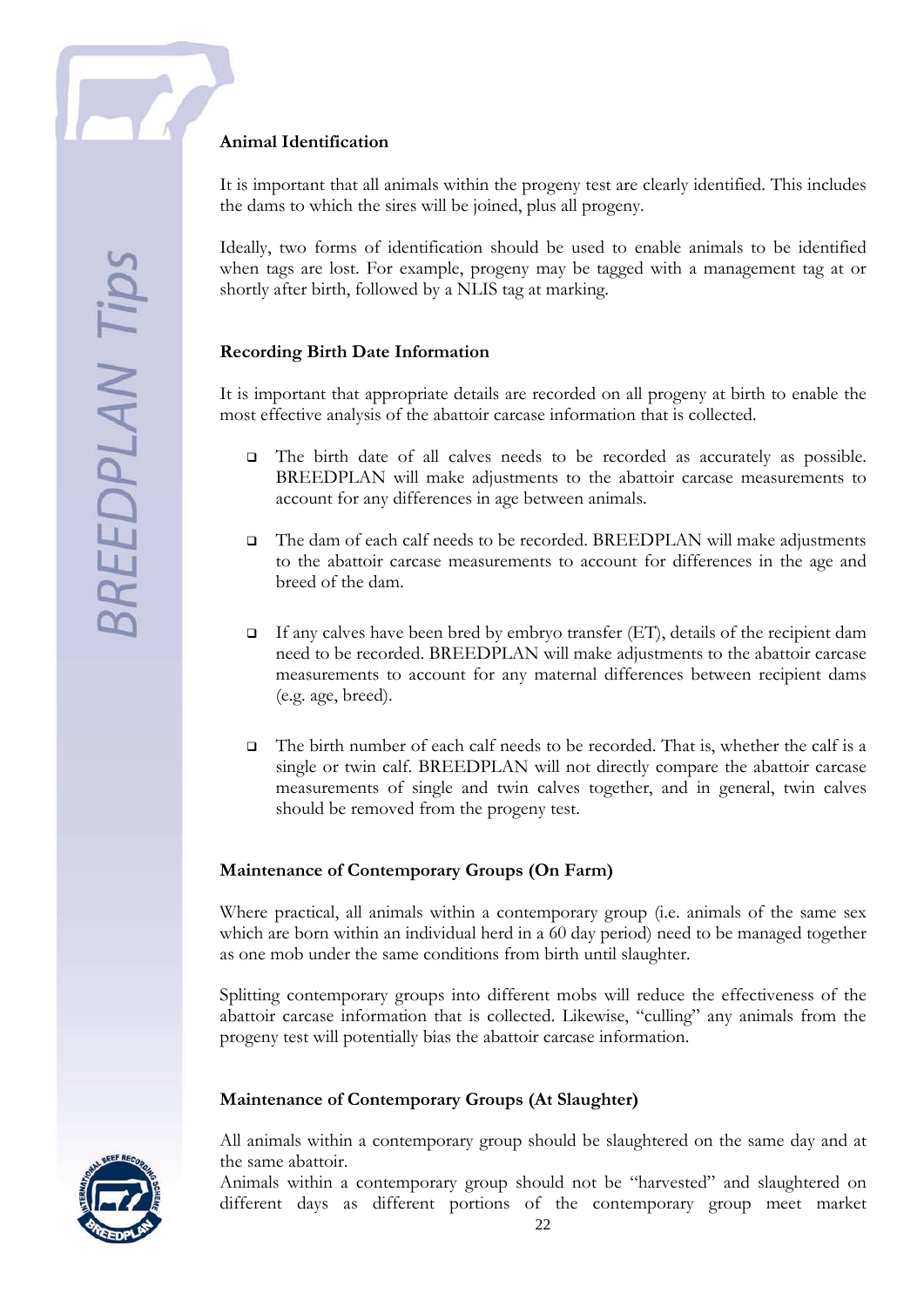specifications.

Harvesting animals as they meet market specifications will bias the Carcase EBVs that are calculated from the abattoir carcase information, with the information not accurately reflecting the variation in performance within the contemporary group, while also influencing sire representation in each sub-group.

#### **Splitting Management Groups**

If it is necessary to split contemporary groups either on-farm or for slaughter on different days then it is important that each sire is equally represented in each sub-group. For example, if a contemporary group needs to be split into 3 sub-groups then 1/3 of the progeny by each sire should be randomly selected for each sub-group.

#### **Recording Management Group Information**

It is important that any animals within a contemporary group whose performance may have been affected by different non-genetic factors are clearly identified by specifying a different management group (or kill group) for the animals when submitting the abattoir carcase information to BREEDPLAN. For example, animals that may have been split into a different mob for management purposes, or animals that have been affected by injury or sickness.

It is important to record a management group if animals have been affected by nongenetic factors at any time from birth up until slaughter. If animals are being finished in a feedlot, this includes details of any animals who may have been shy feeders, or who may have been removed from the group for health treatments.

#### **Abattoir Measurement Collection Protocols to Ensure Data Integrity**

When obtaining abattoir carcase information for inclusion in BREEDPLAN, it is important to investigate how the carcases will be processed at the abattoir and how the carcase measurements will be collected to ensure that any information collected is useful for genetic evaluation.

In reality this can be difficult when carcases are being processed through commercially operated abattoirs, however abattoir measurements that have not been collected in accordance with appropriate measurement collection protocols can lead to considerable bias in the Carcase EBVs that are calculated for animals within BREEDPLAN.

#### **Use of MSA Accredited Graders**

Where possible, animals should be processed at a Meat Standards Australia (MSA) licensed abattoir and have measurements collected by an MSA accredited grader. A list of MSA licensed abattoirs is available from the Meat & Livestock Australia (MLA) website.



It is important that the same MSA accredited grader collects carcase measurements on all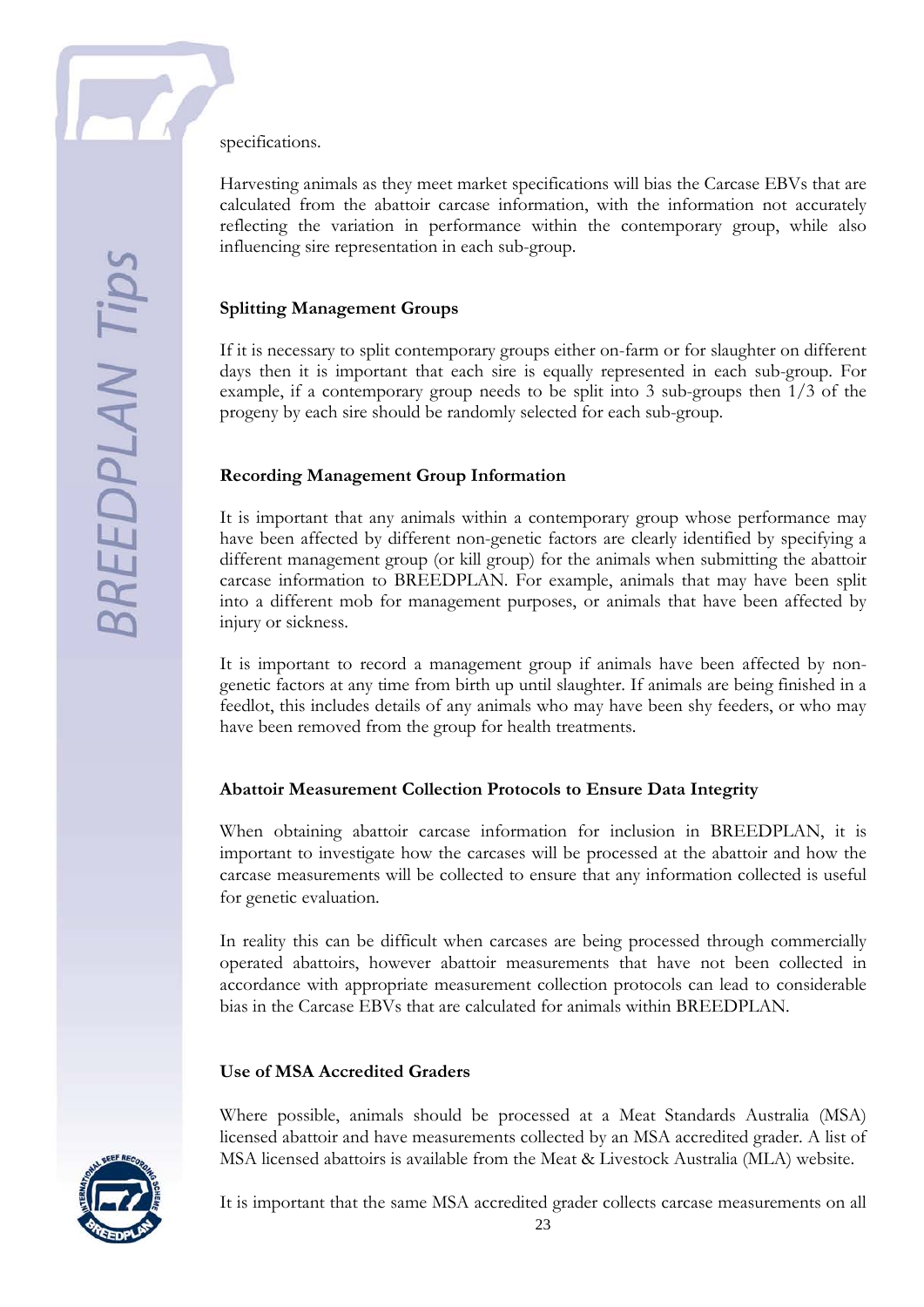animals within a contemporary group. Where carcase measurements are collected by different graders, a different management group (or kill group) should be specified for the carcases assessed by each grader.

#### **Animal Identification in the Abattoir**

Loss of individual animal and carcase identification is a common problem when collecting abattoir information for genetic evaluation.

All animals will have a management tag and NLIS tag at slaughter, with abattoirs routinely recording NLIS tag and body number. It is important that all identification information is carefully cross referenced to ensure that the abattoir measurements collected are appropriately assigned to the correct animals.

#### **Processing of Carcases**

Several carcase processing procedures routinely practiced in commercial abattoirs can lead to a reduction in the usefulness of any abattoir carcase measurements for genetic evaluation.

- Hide puller damage Fat can inadvertently be stripped from the carcase when the hide is being removed and can considerably bias the rump and rib fat measurements subsequently collected on the carcase. Fat measurements should not be submitted to BREEDPLAN from carcases where considerable hide puller damage has occurred.
- $\Box$  Trimming Fat will routinely be trimmed from carcases using a whizzer knife prior to carcase measurements being collected, especially from the rib fat measurement site. Rib fat measurements should not be submitted to BREEDPLAN from carcases that have been trimmed.
- Carcase damage/Bruising Carcases that may have considerable damage, bruising or abscesses can have portions removed during processing. Any measurements from these carcases should be carefully scrutinised and only submitted to BREEDPLAN if the processing of the carcase has not biased the measurements collected.
- Quarter site Carcases may be quartered at different sites. It is important that all carcases from animals in a contemporary group are quartered at the same site, and ideally at the  $12/13<sup>th</sup>$  rib site. Where carcases have been quartered at a different site, a different management group (or kill group) should be specified.
- Spencer rolling Some abattoirs undertake a practice known as "spencer rolling" to make the carcase easier to bone out. By design, spencer rolling changes the shape of the eye muscle and makes it difficult to accurately measure eye muscle area (EMA). EMA measurements should not be submitted to BREEDPLAN from carcases that have been subject to spencer rolling.

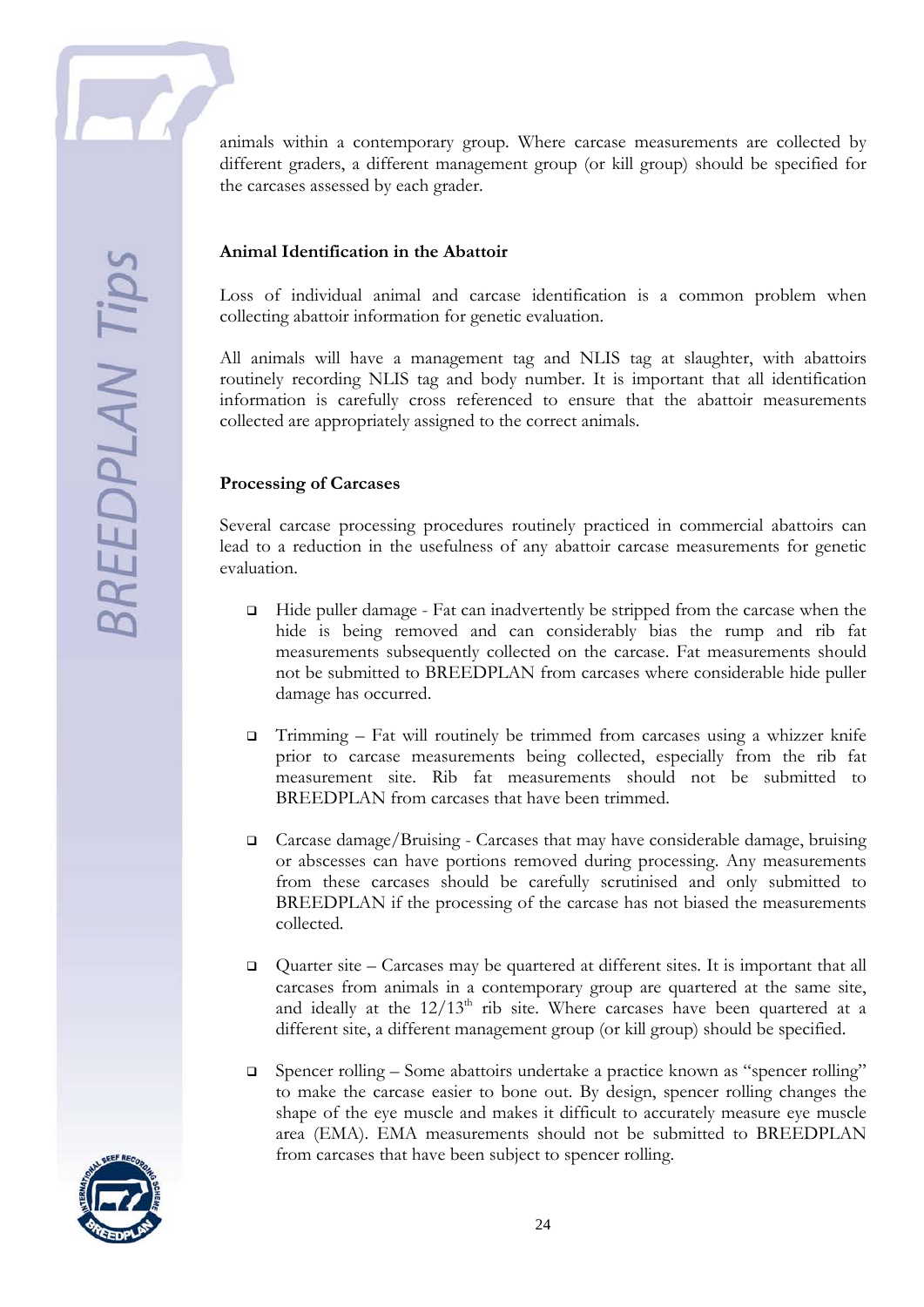$\Box$  Electrical stimulation – All carcases from animals within a contemporary group should be subject to the same electrical stimulation process. This is particularly important when meat samples will be collected for analysis of meat tenderness.

#### **Collection of Meat Science Laboratory Results**

In addition to carcase measurements collected in the abattoir, meat samples can be collected from carcases for further analysis in the meat science laboratory for traits such as intramuscular fat (IMF), meat tenderness and meat colour.

Meat science laboratory measurements are expensive and are normally only collected in research trials; however those interested in obtaining meat science laboratory measurements should contact staff at BREEDPLAN to discuss what is involved.

#### **Submitting Abattoir Carcase Information to BREEDPLAN**

Abattoir carcase measurements should be submitted directly to BREEDPLAN using a specific Microsoft Excel template.

A copy of the template that needs to be used can be obtained from staff at BREEDPLAN.

BREEDPLAN currently includes carcase weight, rump fat, eye muscle area, MSA marble score and intramuscular fat measurements in the calculation of Carcase EBVs, however other measurements that have been collected can be submitted for storage and possible future analysis.

Prior to submission to BREEDPLAN, it is important that any abattoir carcase measurements are carefully scrutinised. Specifically, the measurements should be reviewed to ensure they fit within normal expected ranges, and that the variation between measurements reviewed to ensure that measurements follow a normal expected distribution.

*For more information regarding the collection of abattoir carcase data, please contact staff at BREEDPLAN.*

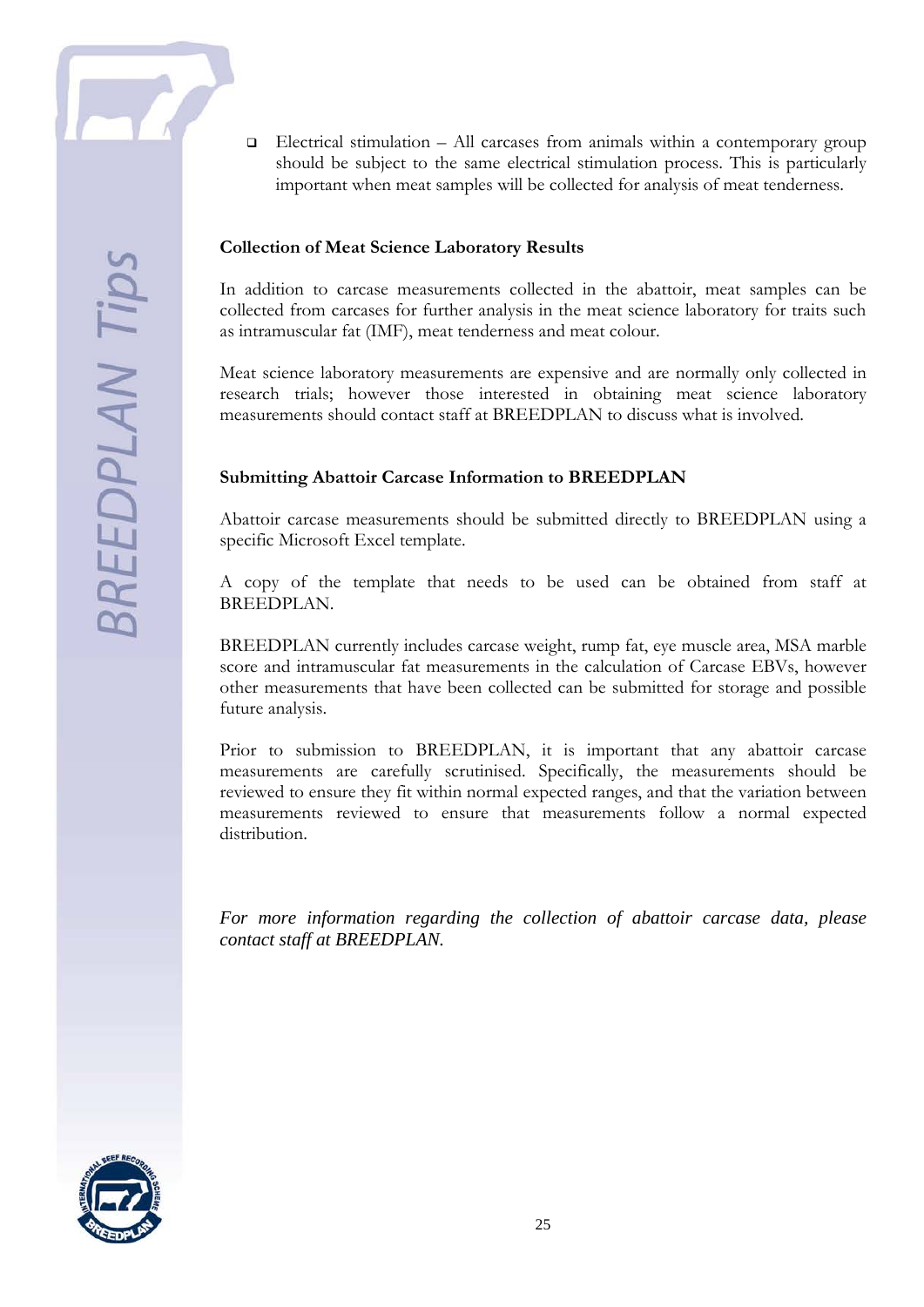# *Recording Scrotal Circumference Measurements*

Scrotal Size EBVs are estimates of the genetic differences between animals in scrotal circumference at 400 days of age. Scrotal Size EBVs are expressed in centimetres (cm) and are calculated from scrotal circumference measurements taken on bulls between 300 and 700 days of age.

#### **1 .Why should scrotal circumference be recorded?**

The scrotal circumference of a bull provides an important indication of his genetic merit for several important fertility traits. Increased scrotal circumference is associated with earlier age at puberty, increased semen production and improved semen quality. Increased scrotal circumference also has a favourable relationship with female fertility, both in terms of earlier age at puberty, earlier return to oestrous and shorter days to calving.

#### **2. How do I record scrotal circumference information?**

Scrotal circumference measurements should be recorded by pulling the testes firmly down into the lower part of the scrotum and placing a measuring tape around the widest point (as per diagram). Scrotal circumference measurements can be taken by anyone. They do not need to be taken by an accredited technician.



Measurements should be recorded in centimetres (to one decimal place).

When measuring scrotal circumference it is important to remember:

- $\Box$  While measuring techniques vary slightly, it is important to use a consistent technique for a whole group of cattle
- $\Box$  The tension applied to the measuring tape should be just sufficient to cause a slight indentation in the skin of the scrotum.
- Avoid placing the thumb of the hand holding the neck of the scrotum between the cords. This will cause separation of the testes and an inaccurate measurement.
- A variety of scrotal circumference measuring devices are commercially available from agricultural supply stores or organisations such as the Australian Cattle Veterinarians. At the time of writing, the Australian Limousin Breeders Society were also offering a measuring tape for sale. Metal scrotal measuring tapes are more reliable than cloth tapes as they are not prone to stretching.

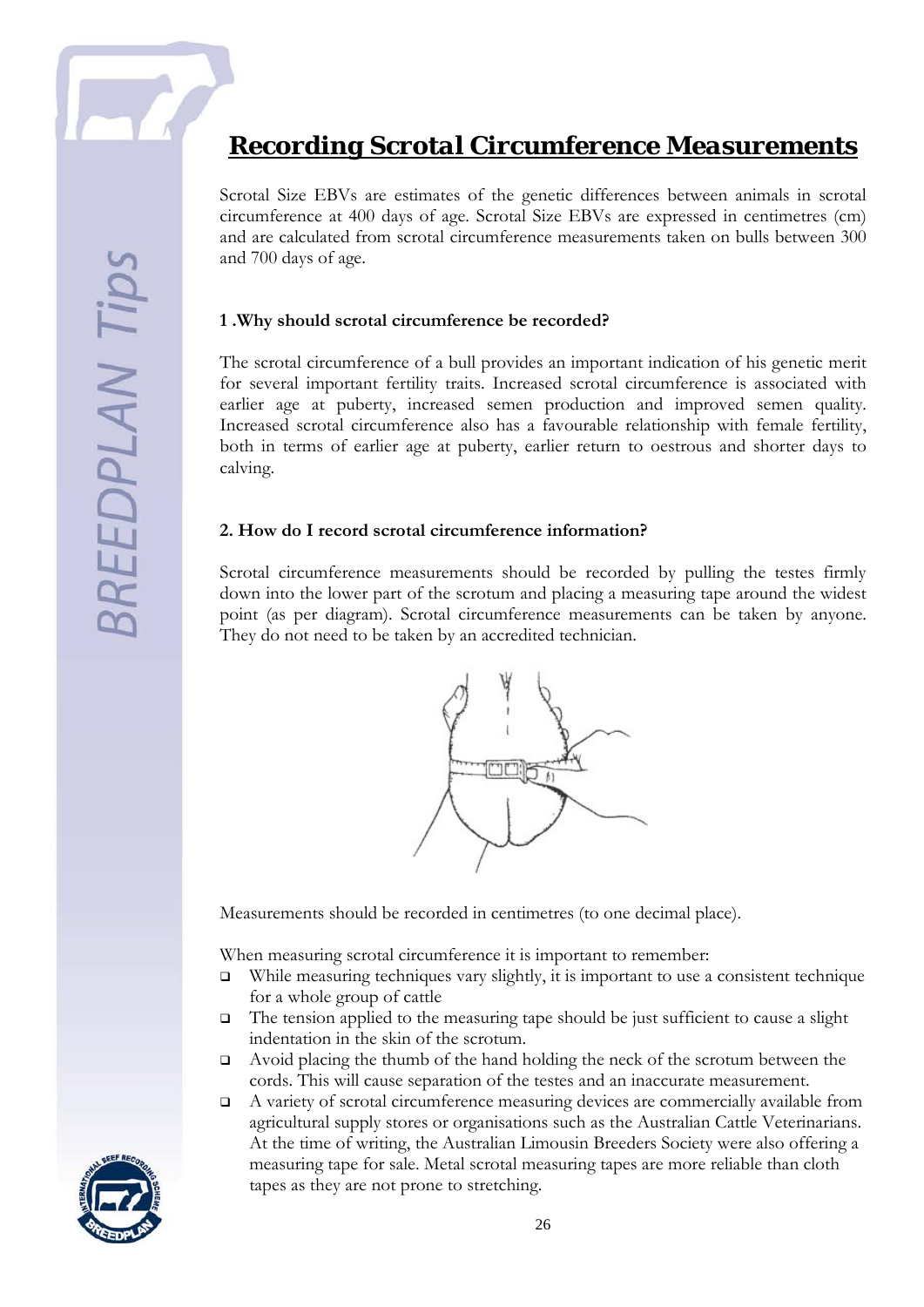#### **3. What considerations should be made when recording scrotal circumference information for BREEDPLAN?**

- BREEDPLAN can analyse scrotal circumference information from bulls that are between 300 – 700 days of age when measured. Subsequently, it is essential that scrotal circumference information is recorded when bulls are within this age range.
- It is recommended that you measure scrotal circumference when the bulls are reaching puberty, which will vary according to seasonal conditions and the maturity pattern of your cattle. In the majority of cases, scrotal circumference should be recorded when bulls are being weighed at 400 days.
- While more than one scrotal circumference measurement can be recorded for an individual animal, BREEDPLAN is only analysing the first measurement for each bull at this stage. Subsequently, it is only necessary to record one scrotal circumference measurement on each bull.

#### **4. How do I submit scrotal circumference information?**

Scrotal circumference information should be submitted directly to the BREEDPLAN office at ABRI.

The main method of submitting scrotal circumference information is in association with weight performance on BREEDPLAN "performance recording forms". Performance recording forms will be sent to you automatically or can be requested by contacting staff at BREEDPLAN.

Alternatively, scrotal circumference information can be submitted electronically via either:

- a BREEDPLAN compatible herd recording computer program
- the performance submission facility offered on some Breed Society/Association websites
- the BREEDPLAN compatible Microsoft Excel template

*For more information regarding how to record scrotal circumference information, or Scrotal Size EBVs in general, please contact staff at BREEDPLAN.*

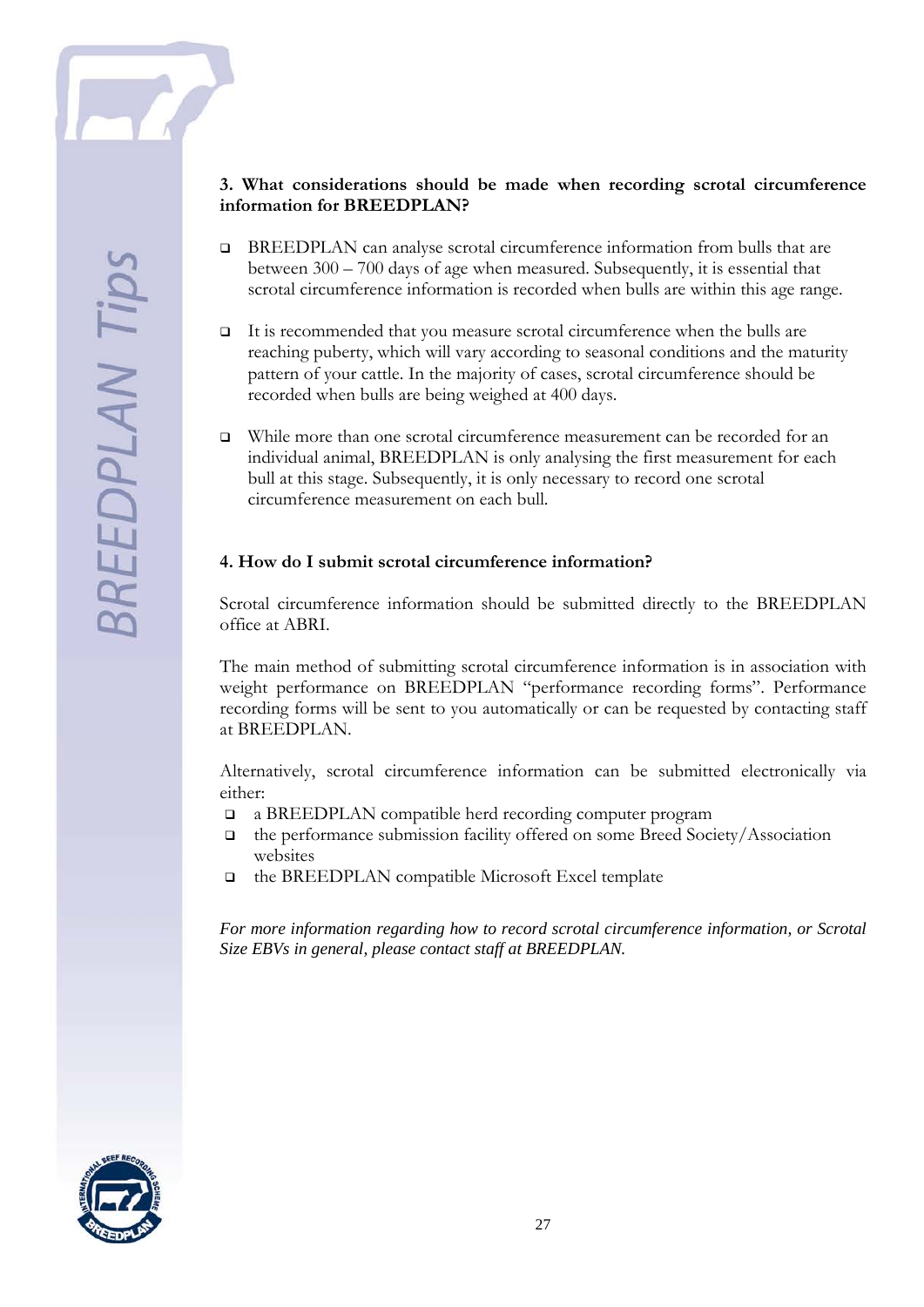# *Recording Days to Calving Information*

Days to Calving EBVs are estimates of genetic differences between animals in the time from the start of the joining period (i.e. when the female is introduced to a bull) until subsequent calving. Days to Calving EBVs are expressed in days and are presently calculated from the natural joining details of both heifers and mature cows.

#### **Why Should Days to Calving Information be Recorded?**

Reproductive performance is a key determinant of profitability in a beef cattle enterprise. Consequently, selection for improved reproductive performance should be an important consideration for all beef cattle producers.

One major component influencing a beef enterprise's reproductive performance is the fertility of the female herd. The job of a female in a beef producing herd is to conceive, preferably as early in the joining period as possible, carry a foetus during gestation, deliver a live calf and raise it until weaning, within every 12 month period of her breeding life. A female that does not do this is failing to do her job and eroding herd profitability.

While many producers manage the reproductive performance of their female herd using different management strategies, in particular the culling of females that fail to get in calf, research has shown that female fertility is influenced by the genetics of the breeding herd. Consequently, Days to Calving EBVs provide a useful tool that breeders can use to improve the genetics of their females for fertility, in association with their routine management and culling strategies.

#### **What Information Needs to be Recorded for the Days to Calving EBV?**

Breeders interested in the Days to Calving EBV need to record all 'events' associated with the natural joining of their females from the start of the mating period in each breeding season through to when the subsequent calves are born. This includes those females that have only been joined naturally within a breeding season - not those that have been included in artificial insemination/embryo transfer programs or artificially induced to cycle prior to joining with the bull outside of such programs.

Broadly, the information to be collected should include:

- 1. Joining details of **all** females naturally mated within the herd.
- 2. Details of **all** females removed from the herd, particularly those present at joining that were no longer within the herd by the time of the subsequent calving.
- 3. Details of **all** calves (dead or alive) that are born as a result of these joinings.

While not currently included in the Days to Calving analysis, research is now underway to determine whether details from artificial insemination (AI) and embryo transfer (ET) programs could be utilised by BREEDPLAN. Breeders interested in submitting details of their AI & ET programs to assist this research should refer to the "Collecting Better Female Fertility Data" tip sheet.

#### **Recording Joining Details for Days to Calving EBVs**

Record each natural joining event to which a female (cow or heifer) is exposed within the breeding season whether this was the successful joining or not. For situations

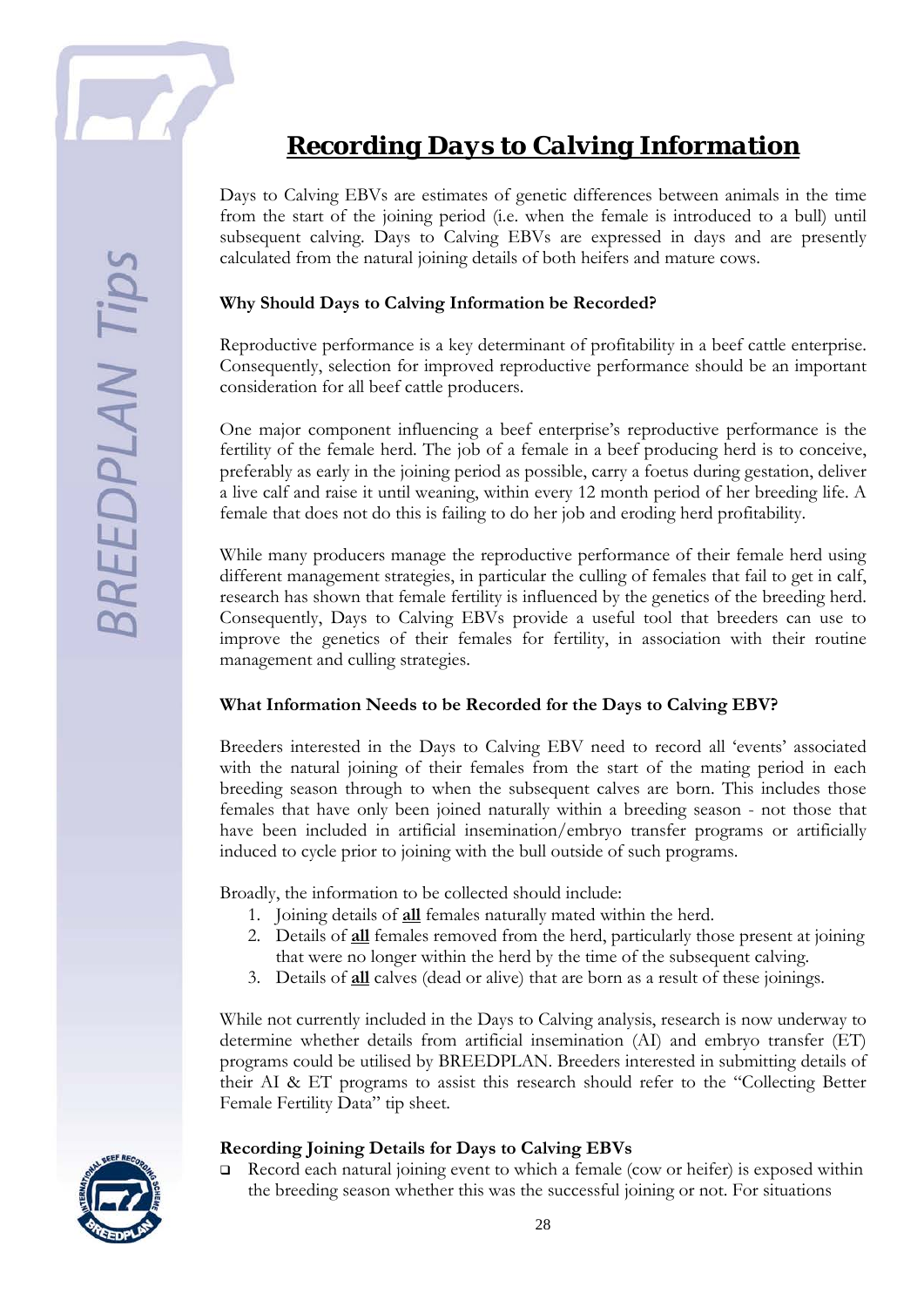**SREEDPLAN Tip** 

where females are joined to several bulls in a mating season, record all joinings for the female, not just the first or successful joining.

- For each natural joining event within the breeding season, record the bull the female was joined to, the date she was joined ('bull in' date) and the date the bull was removed ('bull out' date). Knowing the end of the joining period is important in analysing the Days to Calving trait.
- The joining event code to be used when recording natural joining events is  $N'$ (Natural/Paddock mating).
- Record management group information to identify any  $\text{row/s}$  within a joining group whose fertility may have been affected either prior to or during the joining program due to non-genetic factors. e.g. significantly different nutrition, sickness, injury. A maximum of three characters (letters and/or numbers) can be used to describe each management group.

#### **Recording Female Disposal Information**

 $\Box$  Record the date and reason for any female removed from the herd, particularly those present at the start of joining that are no longer within the herd by the time of the subsequent calving. The fate/disposal code information is critical to the Days to Calving analysis and is used to determine whether females that have a joining record but no subsequent calf should be penalised for being "culled for infertility" or not penalised because they were culled for other reasons e.g. structure, performance etc. In the future, this information may also be used as part of the calculation of a Female Longevity EBV.

The codes to be used to record a female fate/disposal event are as follows:

#### Culled or sold

- A Cast for age
- B Sold surplus breeding female but not code J or F
- C Calving incident
- D Disease (e.g. pesti, eye cancer, etc)
- E Eyes (pigment, hooding, etc)
- F Not in calf (i.e. failed preg test or did not calve)
- G Genetic condition (e.g. genetic carrier)
- H Horns
- J Cull unjoined heifer surplus to requirements
- K Coat Type
- P Poor performance (e.g. poor milking, low body condition, etc
- Q Appearance (type, colour, markings, Society standards, etc)
- R Reproduction abnormality (eg freemartin, mal-formed uterus, pelvic area)
- S Structural problem (e.g. feet, legs, navel, etc)
- T Poor temperament
- U Udder or teat problems
- V Poor EBVs
- W Calved but failed to rear calf to weaning
- X Susceptible to parasites (ticks, buffalo fly, worms, etc

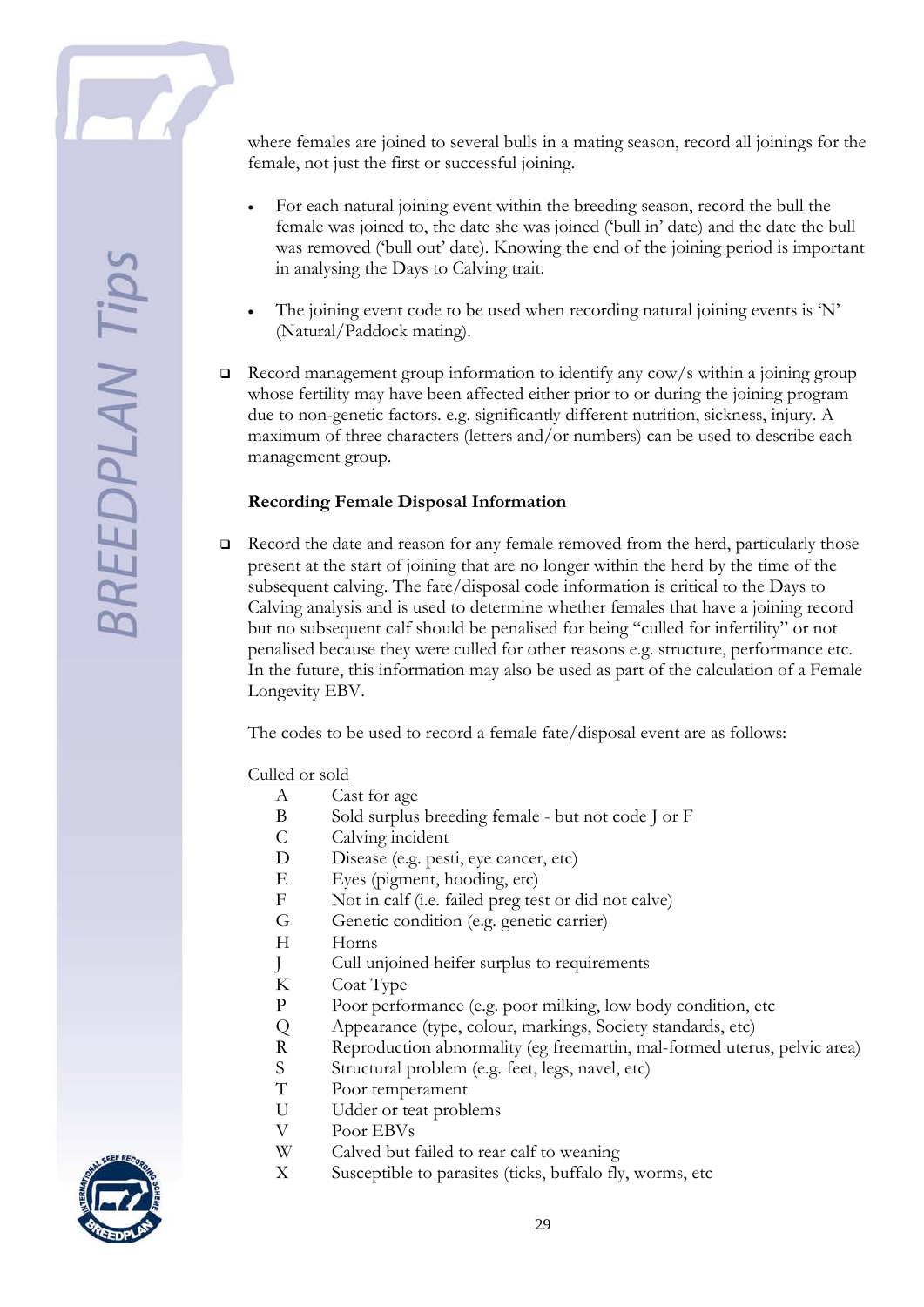**SREEDPLAN Tip** 

#### Died or missing

- C Calving incident (e.g. dystocia, prolapsed)
- D Disease (e.g. pesti, bloat, 3 day, etc)
- M Missing assumed dead
- X Parasites (ticks, buffalo fly, worms, etc)<br>Y Unknown cause
- Unknown cause
- Z Accident (e.g. injury, drowned, poisoned, etc)

Note: These codes are specific to BREEDPLAN for the purpose of Days to Calving and are separate to the disposal information submitted routinely to your Breed Society. Disposal information submitted to your Breed Society will not be used in the calculation of the Days to Calving EBV, and likewise the disposal codes submitted to BREEDPLAN will not be utilised by your Breed Society.

#### **Recording Calf Details**

 $\Box$  All calves that are born as a result of these joinings need to be recorded with the Breed Society. Not recording all calves (including dead calves) with your Breed Society will reduce the accuracy of Days to Calving EBVs.

#### **Recording Pregnancy Test Results**

- Optionally, where pregnancy test results are available, record the date and result of the test for each female joined. This information is not currently included in the Days to Calving analysis, however it may be utilised in the future to either enhance the calculation of Days to Calving EBVs, or for the calculation of other female fertility EBVs.
	- Pregnancy test results should be reported as:  $N = Not$  pregnant,  $P =$  Pregnant, or between 3-20 = Number of weeks pregnant as advised by a qualified technician. Where the foetus is over 20 weeks old, a 'P' should be used.

#### **Important Considerations when Recording Information for Days to Calving**

- $\Box$  Joining details for <u>all</u> cows in the recorded herd need to be collected in order to accurately reflect the cow fertility in the herd. Simply recording those cows that have a calf or those cows that remain on inventory in the next year is not adequate.
- $\Box$  Ensure that you record details for all heifers joined not just the ones that calve or are added to inventory. Information on heifers is very important as many herds cull heifers that do not conceive in the first year of joining. The heifers that do not calve supply as much information to the analysis as those that do calve.
- Record the details of all joining events in which the female was involved even if you know the joining was unsuccessful. For situations where females are joined to several bulls in a mating season, record all joinings for each cow and heifer within the joining period, not just the first or successful joining.
- Accurately recording the fate/disposal codes of all females that leave the herd is extremely important. In the Days to Calving analysis, this fate/disposal code information is used to determine whether a female should be penalised for being

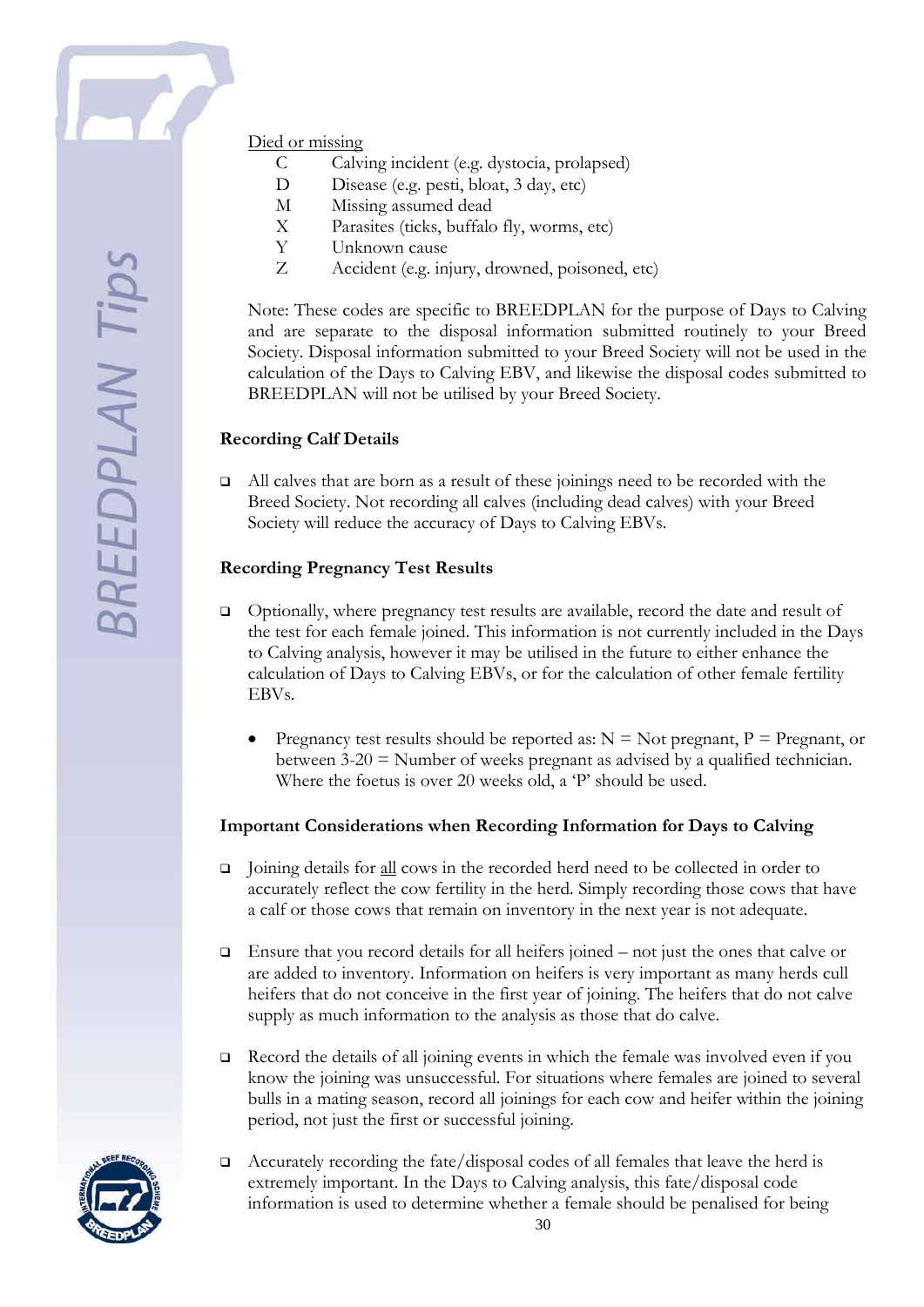"culled for infertility" or not penalised because she was culled for other reasons (e.g. structure, performance etc.)

- $\Box$  Joining details for females that have been joined to multiple sire groups (rather than a single sire) should also be recorded. In this scenario, the sire ident that is specified should be the multiple sire ident, rather than the ident of the individual sire that resulted in the calf. Similarly, joining details for females mated to sires not recorded with the Breed Society (e.g. sires of another breed) should also be submitted.
- Herds with either a very wide calving spread (e.g. cows joined all year around) or several calvings each year (e.g. an autumn, winter and spring calving) may have difficulty collecting joining information that is useful for the calculation of Days to Calving EBVs. Herds in such situations should contact staff at BREEDPLAN for further advice.

#### **Submitting Days to Calving Information**

Similarly to other performance information, the joining details and fate/disposal information for your females should be submitted directly to BREEDPLAN. Note that the joinings or fate/disposal information that is submitted to your Breed Society as part of your calf registrations or cow inventory is **not** included in the Days to Calving analysis.

There are two different methods available to submit the joining details and fate/disposal information to BREEDPLAN:

- □ Herds that use BREEDPLAN compatible herd recording software packages (e.g. HerdMASTER, Stockbook, CattleLink) should be able to extract the joining details from their computer program and submit the details to BREEDPLAN electronically. Herds that require assistance either entering the joining details of their herd into their software program or extracting the joinings and fate/disposal information for BREEDPLAN, should contact their software supplier.
- A Microsoft Excel template is available for herds not using a BREEDPLAN compatible herd recording software package. The template can be accessed from the Technical area on the BREEDPLAN website or by contacting staff at BREEDPLAN.

Note: there is no longer a paper form available for the submission of joinings information to BREEDPLAN. Herds that are unable to submit information electronically are advised to contact staff at BREEDPLAN to discuss alternative methods of submission.

*For more information regarding Days to Calving EBVs or the submission of joinings information, please contact staff at BREEDPLAN.*

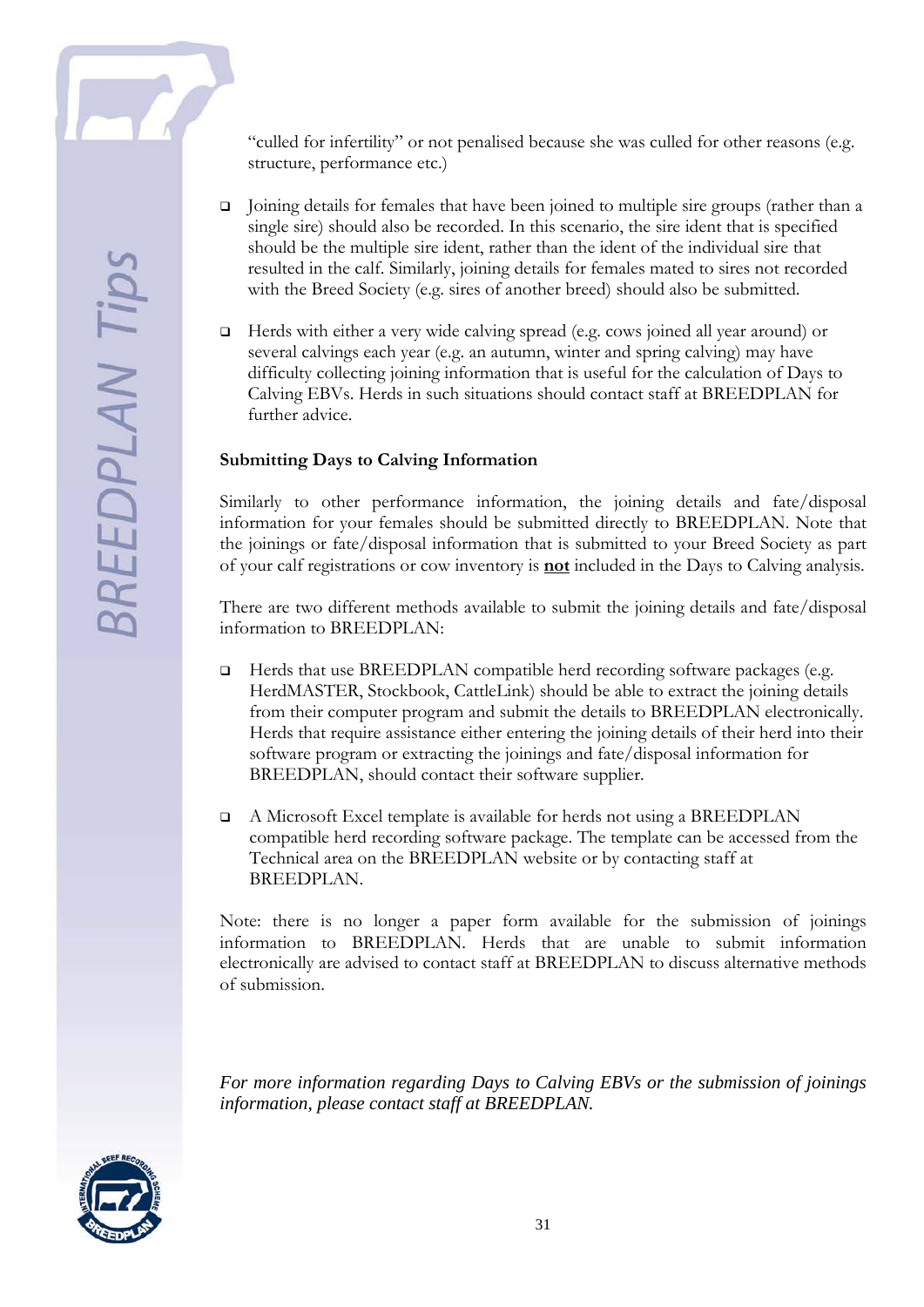# *Recording Docility Scores*

Docility EBVs are estimates of genetic differences between animals in temperament. Docility EBVs are calculated from docility scores recorded on animals when the animals are between 60 and 400 days of age.

#### **1 .Why should Docility Scores be recorded?**

Docility in cattle is the way cattle behave when being handled by humans or put in an unusual environment such as being separated from the mob in a small yard. What we define as poor docility is a survival trait in the wild – fear of anything unusual and the desire to escape. In domesticated cattle it is exhibited as flightiness. Importantly, docility is a highly heritable trait and can be improved genetically.

#### **2. How do I record Docility Scores?**

Docility EBVs are calculated from docility scores recorded on animals when the animals are between 60 and 400 days of age.

The recommended time of scoring is at weaning or shortly afterwards. The advantage of scoring at weaning is that all calves should have had similar treatment so variation in handling prior to scoring should be minimised.

Animals can be scored for temperament using either a yard or crush test.

Yard Test

The calves are individually put into a small square yard and the handler should attempt to hold the animal in one corner for about 30 seconds.

Crush Test

The calves are put up a race and individually held in the crush for about 30 seconds.

When using either the crush or yard test, the behaviour of animals should be observed and animals scored using the following criteria.

| Score                       | Code     | Description                                                                                                                                                                                         |
|-----------------------------|----------|-----------------------------------------------------------------------------------------------------------------------------------------------------------------------------------------------------|
|                             | Docile   | Mild disposition, gentle and easily handled,<br>stands and moves slowly during handling,<br>undisturbed, settled, somewhat dull, does not<br>pull on headgate when in crush, exits crush<br>calmly. |
| $\mathcal{D}_{\mathcal{L}}$ | Restless | Quiet but slightly restless, may be stubborn<br>during handling, may try to back out of crush,<br>pulls back on headgate, some flicking of tail,<br>exits crush promptly.                           |

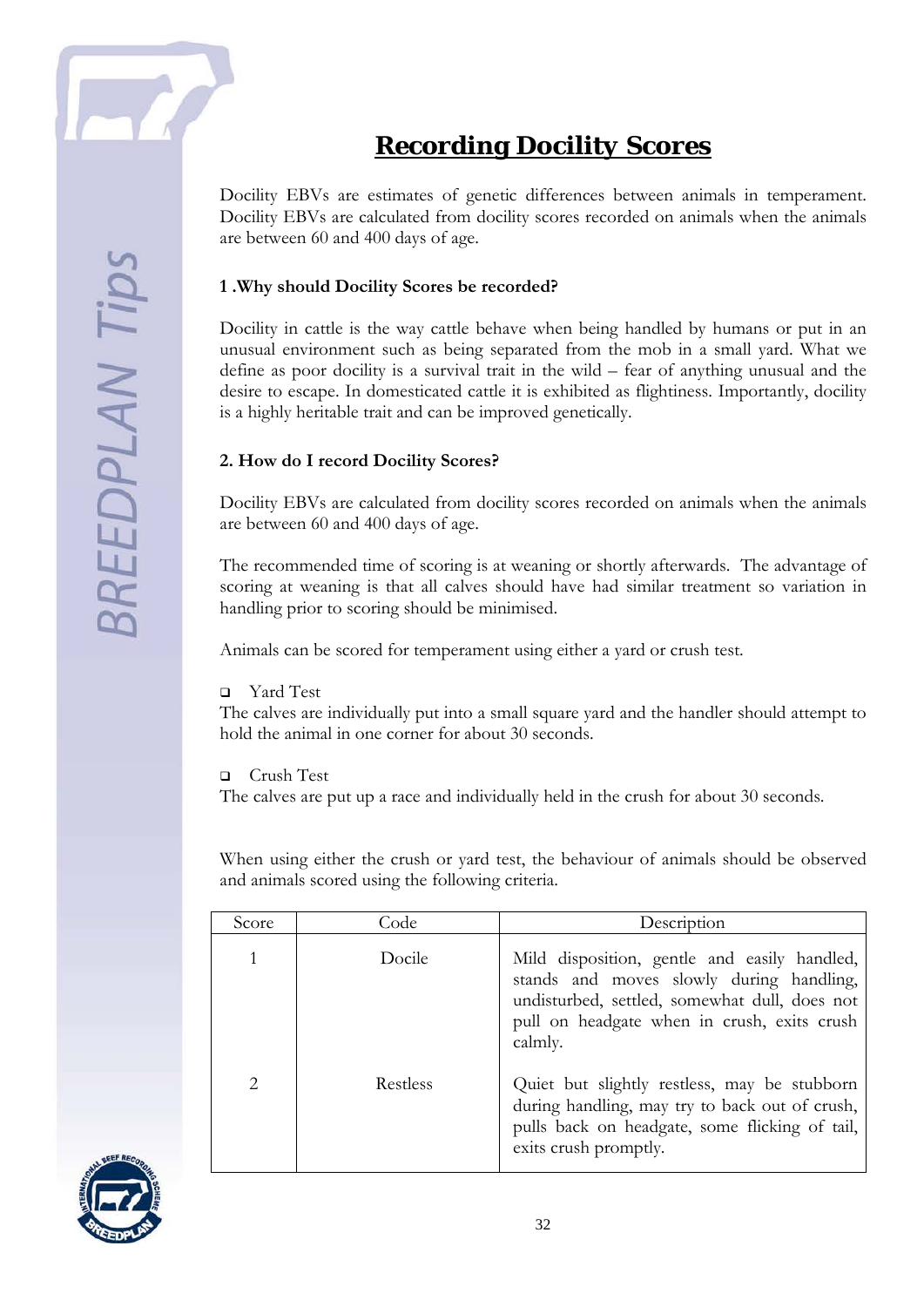| Score | Code       | Description                                                                                                                                                                                                                                                                                        |
|-------|------------|----------------------------------------------------------------------------------------------------------------------------------------------------------------------------------------------------------------------------------------------------------------------------------------------------|
| 3     | Nervous    | Manageable but nervous and impatient, a<br>moderate amount of struggling, movement and<br>tail flicking, repeated pushing and pulling on<br>headgate, exits crush briskly.                                                                                                                         |
| 4     | Flighty    | Jumpy and out of control, quivers and struggles<br>violently, may bellow and froth at mouth,<br>continuous tail flicking, defecates and urinates<br>during handling, frantically runs fenceline and<br>may jump when penned individually, exhibits<br>long flight distance and exits crush wildly. |
| 5     | Aggressive | May be similar to score 4 but with added<br>aggressive behaviour, fearful, extreme agitation,<br>continuous movement which may include<br>jumping and bellowing while in crush, exits<br>crush frantically and may exhibit attack<br>behaviour when handled alone.                                 |

#### **3. What considerations should be made when recording Docility Scores?**

- $\Box$  There needs to be some variation in the scores for them to be used effectively by the BREEDPLAN analysis. That is, scoring all animals in a group with a docility score of [1] will not identify any genetic differences in docility.
- BREEDPLAN can accept half scores if animals exhibit behaviour which is intermediate to the above scores.
- Animals should be assigned a different "temperament management group" if they have had a different level of handling prior to scoring.
- $\Box$  The method of scoring used (i.e. crush or yard) should be specified when submitting the docility scores.
- $\Box$  When recording docility scores, it is important that both a consistent scoring method is used and the same person scores all animals that are being assessed in the herd on that particular day.

#### **4. How do I submit Docility Scores?**

Docility scores should be submitted directly to the BREEDPLAN office at ABRI.

*For more information regarding how to record docility scores, or Docility EBVs in general, please contact staff at BREEDPLAN.*

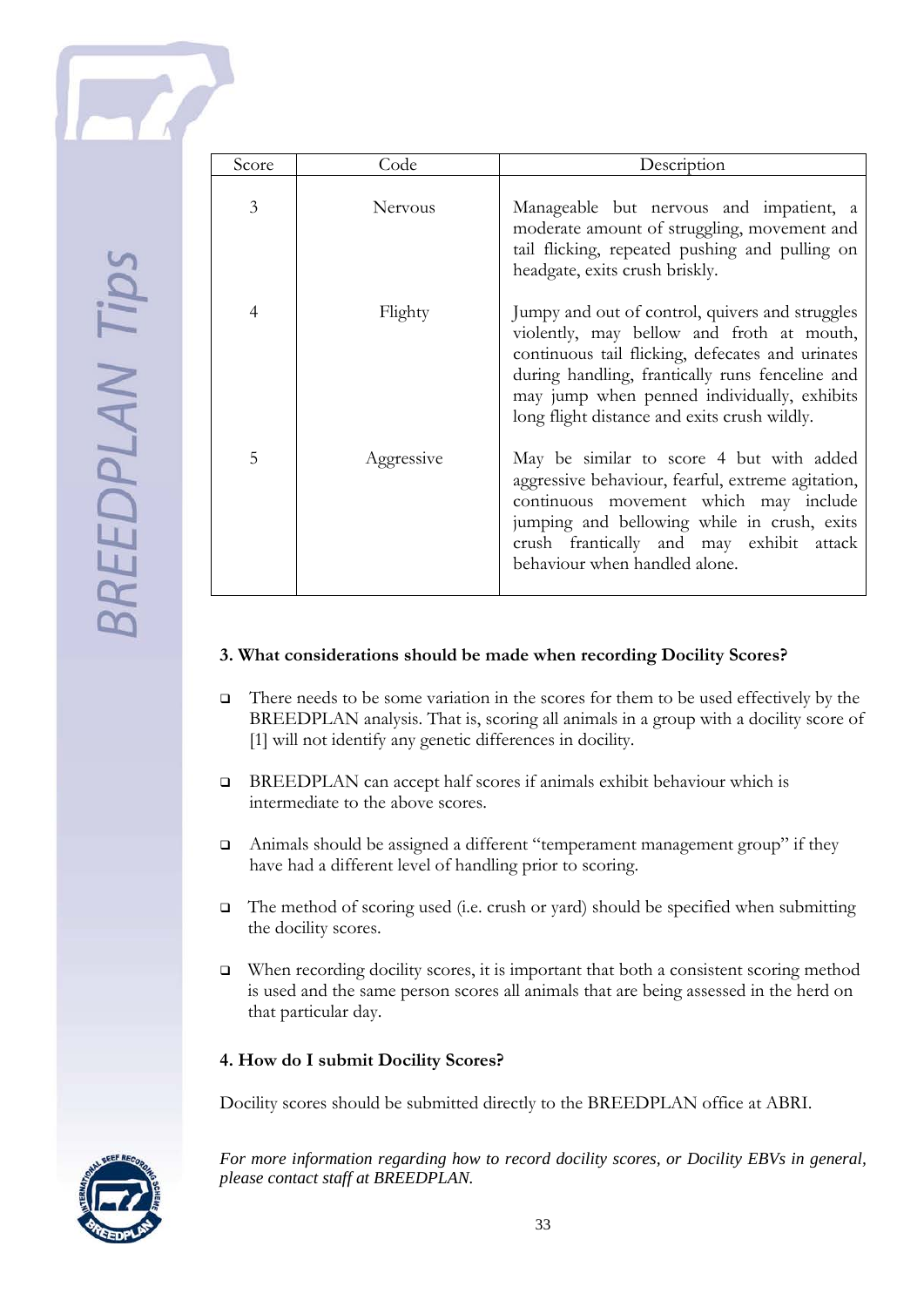

# *Recording Flight Time*

Flight Time EBVs are estimates of genetic differences between animals in temperament and are calculated from flight time measurements that have been recorded on animals using specialised flight time equipment

#### **1 .Why should Flight Time be recorded?**

Flight time is a simple, cost effective and easy to record objective measurement of temperament. Research has shown that in addition to the obvious benefits for ease of handling and management, animals with longer flight time (i.e. superior temperament) also have superior meat tenderness.

Importantly, flight time is a moderately heritable trait and can be improved by selection.

#### **2. How do I record Flight Time?**

Flight time measurements are recorded on animals using specialised flight time equipment. Animals are held individually in the crush for a short period and then the head bail opened. Two light beams are then used to objectively measure the time taken for the animal to travel approximately 2.0 metres at the exit of the crush (see picture below).



#### **3. How do I access the Flight Time Equipment?**

There are a number of flight time machines located around Australia that producers can access to record flight time measurements for their animals. The easiest way to access a flight time machine is to contact staff at BREEDPLAN. BREEDPLAN will then coordinate the availability of a flight time machine for you. To ensure that a machine is available when required, it is recommended that you contact BREEDPLAN approximately 4-6 weeks prior to when you wish to record the measurements.

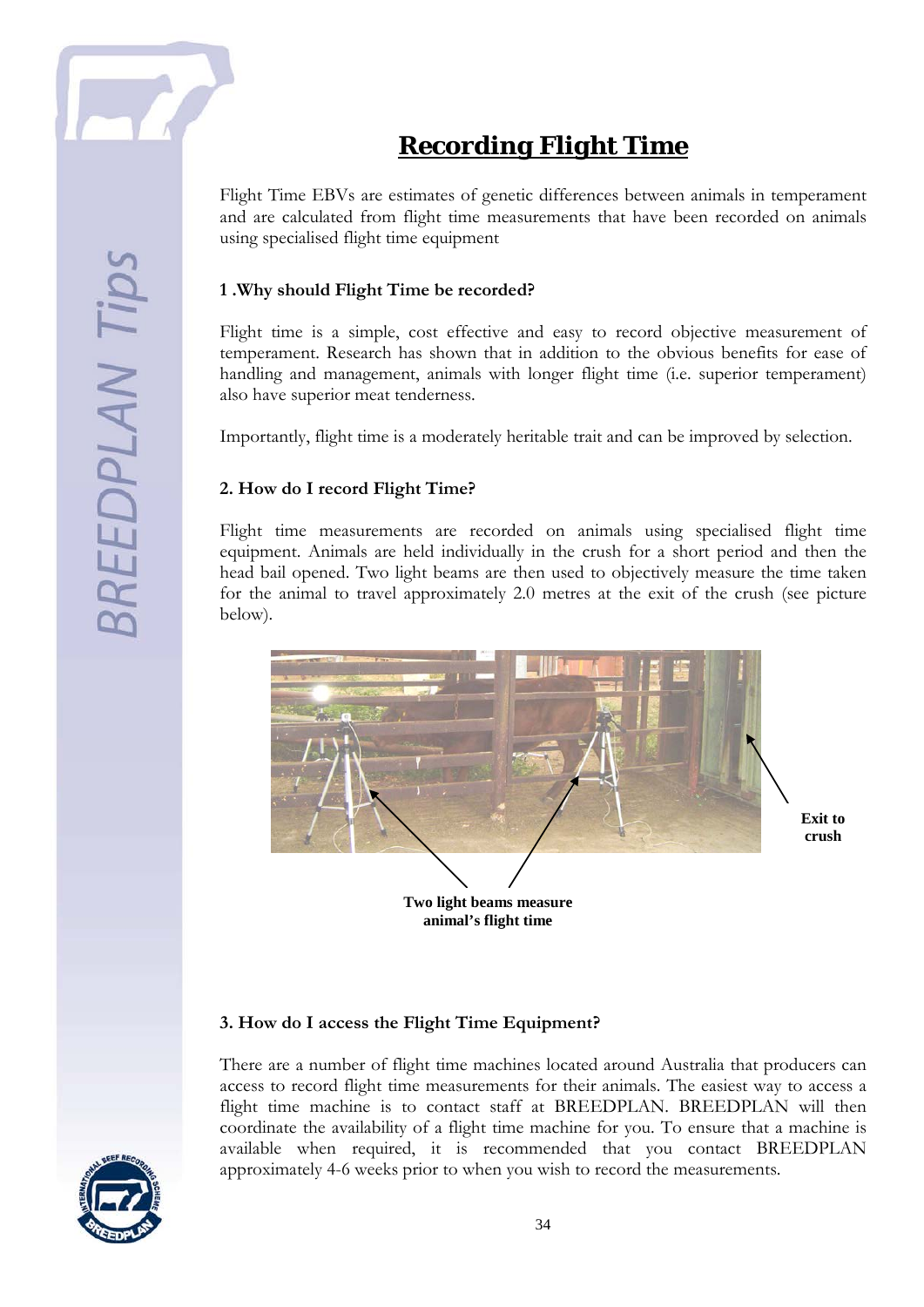#### **4. What considerations should be made when recording Flight Time?**

- $\Box$  Flight time measurements should be recorded at a young age prior to the animals receiving significant handling. The recommended time to record flight time is at or around weaning, although measurements taken on yearlings have also been shown to be sufficient for genetic evaluation.
- Flight time measurements must be recorded using specialised flight time equipment. Detailed instructions on setting up and using the flight time machine will be provided with the machine.
- When submitting flight time measurements to BREEDPLAN, animals should be assigned a different "management group" if they have either had a different level of handling prior to recording the flight time measurements and/or experienced different management prior to recording measurements that may affect their flight time.
- When recording flight time, it is important that both a consistent method is used and the same people handle all animals that are being measured in the herd on that particular day. This is particularly important when measuring flight time on large numbers of animals.
- While not compulsory, it is recommended that animals are run through the crush once prior to recording the flight time measurements so that they are familiar with the exit route and consequently do not baulk.
- It is not possible to record useful flight time measurements if animals are required to turn sharply when exiting the crush. In other words, the exit from the crush needs to be either straight ahead or at a slight angle. The crush exit should also be leading into an open yard rather than a confined area.

#### **5. How do I submit Flight Time measurements?**

Flight Time measurements should be submitted directly to the BREEDPLAN office at ABRI.

Flight Time measurements are usually submitted electronically via either:

- a BREEDPLAN compatible herd recording computer program such as Herdmaster or Stockbook
- a BREEDPLAN compatible Microsoft Excel template

If you are unable to submit the flight time information using these methods, please contact staff at BREEDPLAN to discuss the alternatives available.



*For more information regarding how to record flight time measurements, or Flight Time EBVs in general, please contact staff at BREEDPLAN.*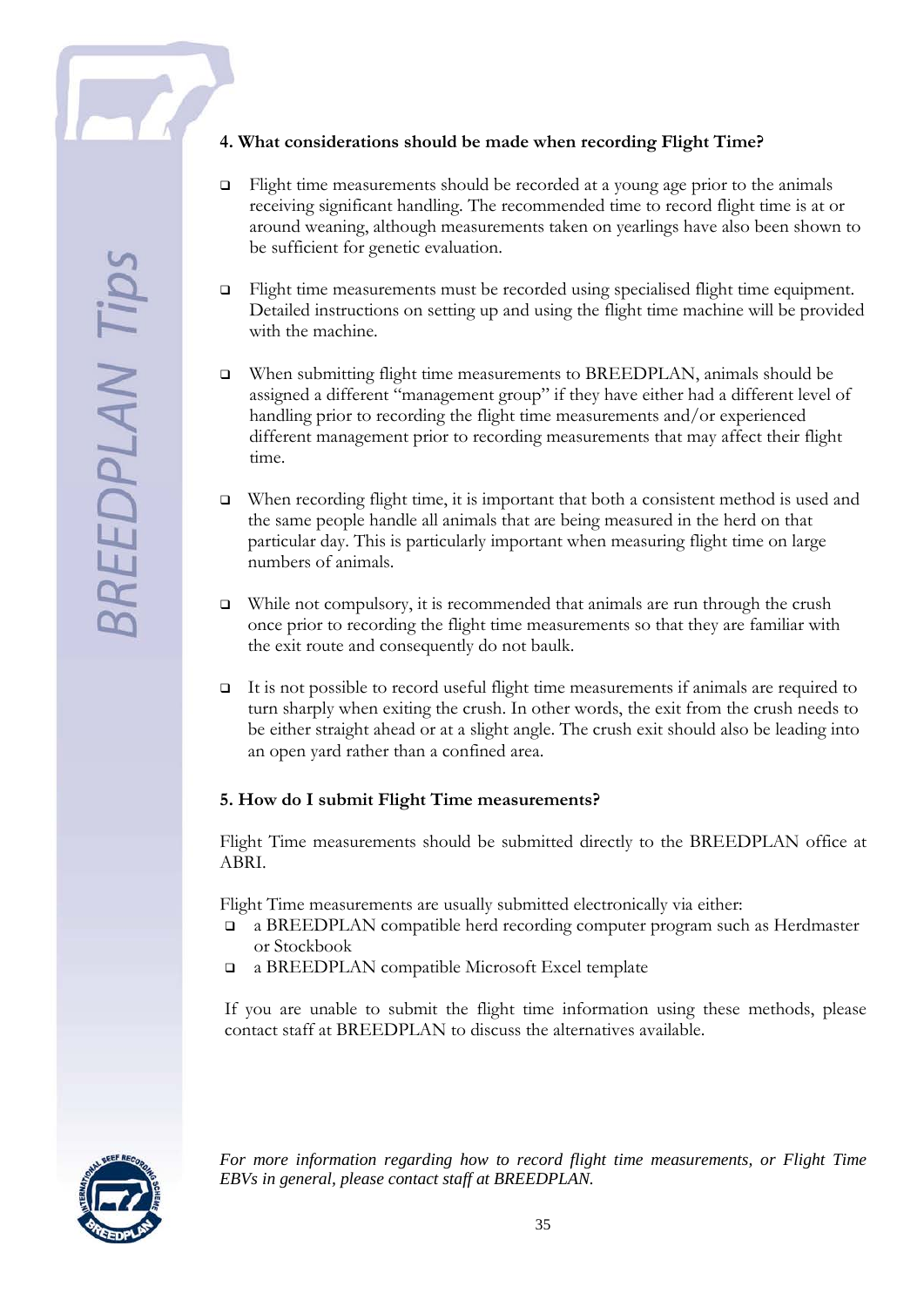# *Recording Management Groups for BREEDPLAN*

The recording of management group information is one of the most important aspects of BREEDPLAN. This document provides information regarding management groups and when they should be submitted to BREEDPLAN.

#### **Introduction**

BREEDPLAN analyses cattle in contemporary groups to take out the influence of as many of the non-genetic effects as possible (e.g. feeding, years, seasons). The underlying principle is that only animals that have had an equal opportunity to perform are directly compared together within each contemporary group.

If the contemporary groups are not correctly formed, the EBVs calculated will be less accurate and possibly misleading. Most of the problems that breeders encounter in "believing" their BREEDPLAN EBVs can be traced back to incorrect contemporary grouping – either calves being fragmented into isolated groups of only one or two animals (and thereby virtually eliminating those calves from any comparison with their peers) or by not differentiating between calves that have had different levels of management or feeding.

Importantly, the breeder has a major influence on deciding which animals will be directly compared within each contemporary group. This influence is through both their on farm management and the submission of management group information to BREEDPLAN. In this manner, it is vital that breeders understand the factors that influence the formation of contemporary groups to ensure they maximise the effectiveness of their BREEDPLAN recording.

#### **Breeder Defined Management Groups**

There are two different forms of breeder defined management group.

a) the "Birth Management Group" allows breeders to describe different treatments of the cows prior to the birth of the calf. For example, where one group of cows have had different feed availability that may affect the birth weight and/or calving ease and/or gestation length when the calf is born.

b) the "Post Birth Management Group" allows breeders to identify animals that have received different treatment or management following birth that has influenced their performance. This treatment may be deliberate (e.g. when some of your young bulls receive supplementary feeding and others do not) or accidental (e.g. if a calf is sick).

Providing BREEDPLAN with management group information is the responsibility of the breeder. By assigning animals into management groups, breeders are acting as "eyes" for the BREEDPLAN evaluation.

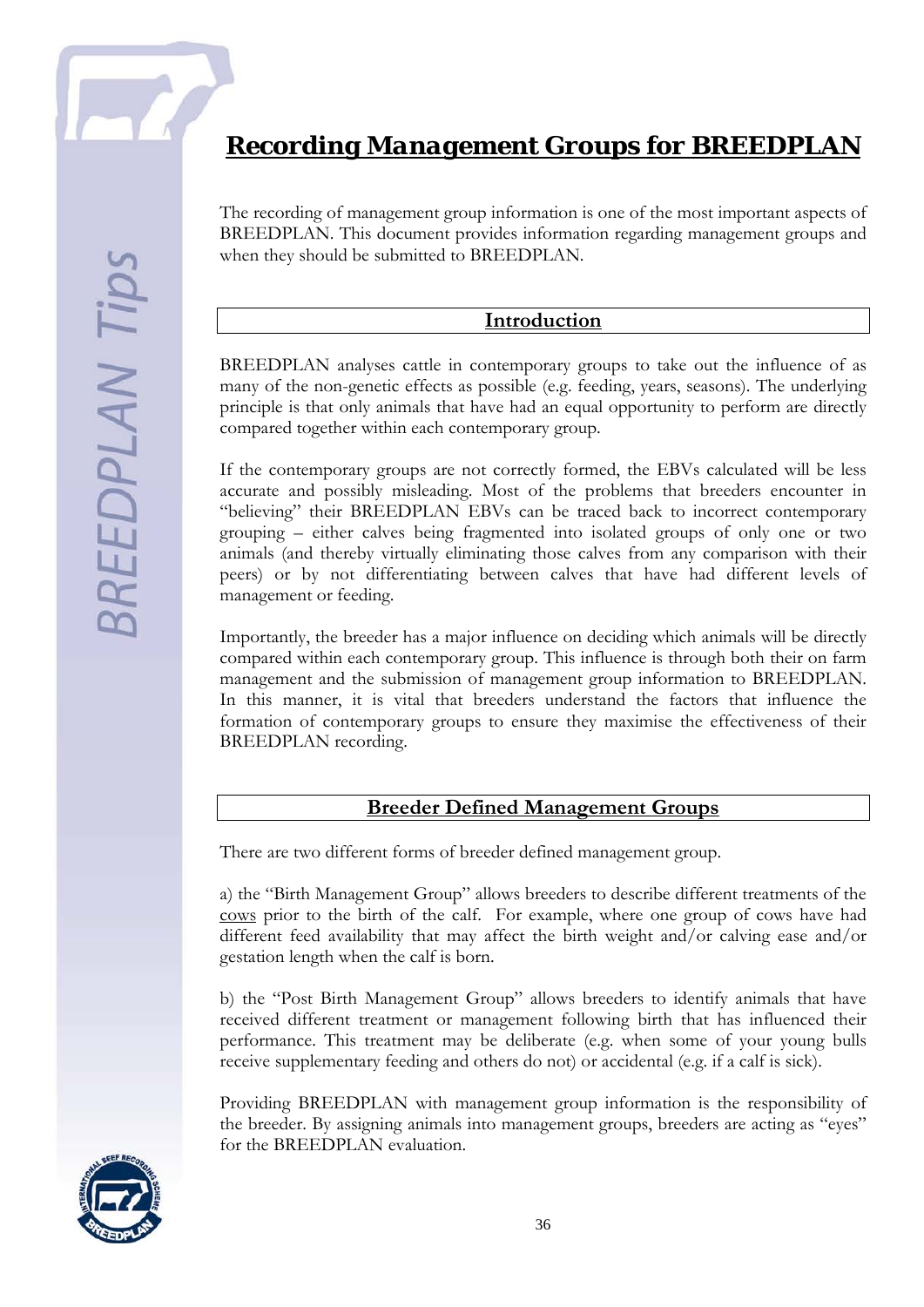Animals should be assigned into different management groups in any situation when either individually or as a group, they have not had equal opportunity to perform. By assigning animals into management groups, only like treated animals will be grouped together and therefore directly compared in the BREEDPLAN analysis.

Some examples of where animals should be recorded in separate management groups are:

- sickness gives some calves a permanent set back;
- some animals are fed for show or sale;
- grain fed animals versus paddock reared animals;
- some animals being given growth promotants;
- animals reared in different paddocks in which feed is of different nutritional value;
- a bull has been fighting and clearly lost weight prior to recording;
- yearling bulls used as sires compared to those not used as sires;
- different stages of pregnancy for heifers (try to weigh before joining and certainly before two months);
- spayed heifers as compared to non-spayed heifers;
- calves weighed on different scales;
- calves weighed straight from the paddock as compared to those off feed for say three hours or more.

Importantly, if you are in any doubt as to the correct management grouping of your animals, please contact staff at BREEDPLAN.

*For further information regarding management groups, please contact staff at BREEDPLAN.*

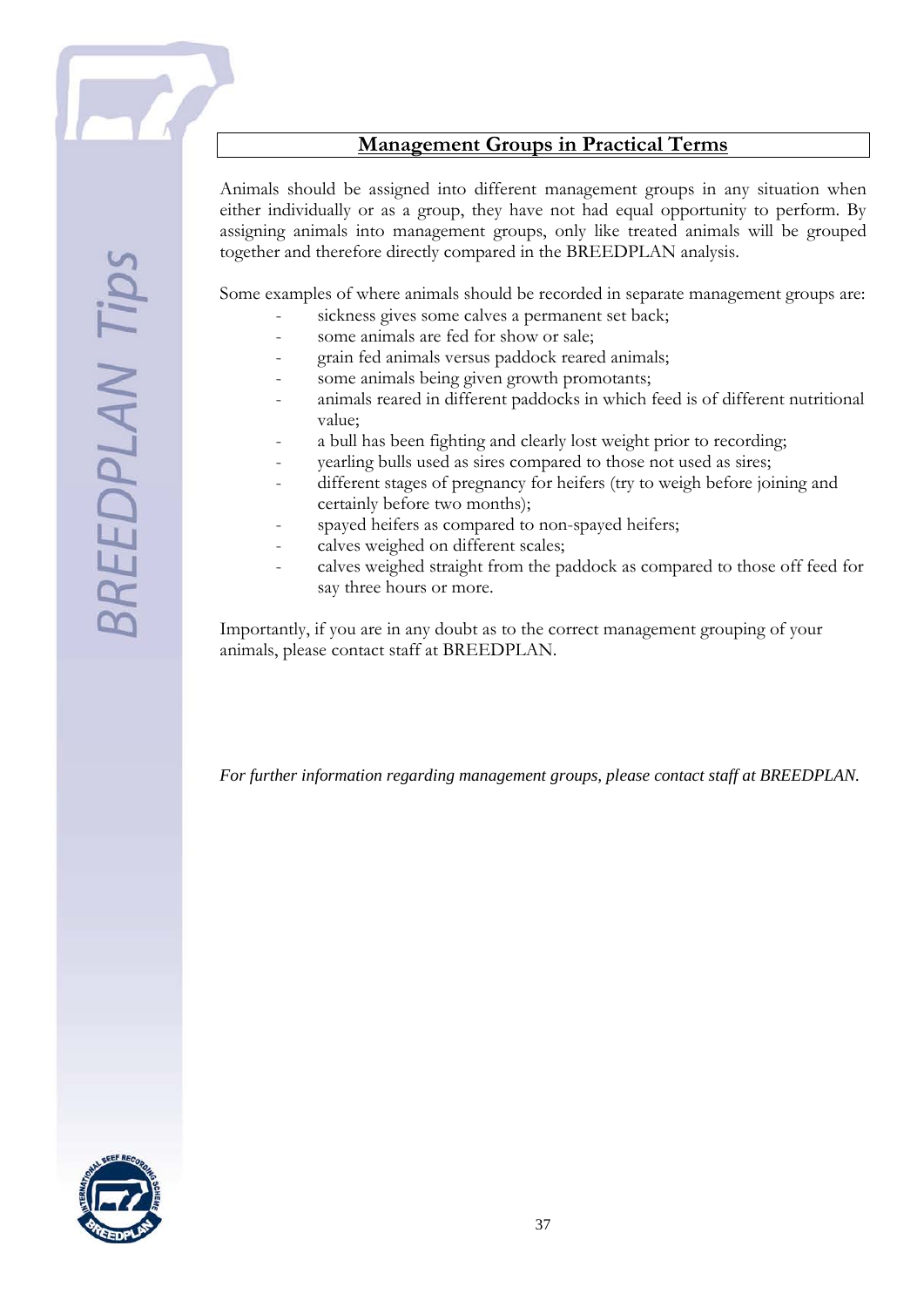

## *Methods of Submitting Performance to BREEDPLAN*

The following document outlines the different methods by which breeders can submit the performance information of their animals to BREEDPLAN.

#### 1. Paper performance recording forms

The most traditional method used by breeders to submit the performance information of their animals is by completing the standard BREEDPLAN paper performance recording forms.

Using this method, breeders will automatically be forwarded pre-printed paper performance recording forms shortly after they have recorded/registered their calves with their relevant Breed Society/Association. Each form will list all calves within the herd for a particular calving year, season & sex. Breeders will then enter the performance information of their animals into the relevant columns by hand and mail the completed form to the BREEDPLAN office at ABRI. The completed form will be processed and a new form forwarded to the breeder for use when recording the next set of performance for their animals.

A different paper performance recording form is available for recording post birth weights, mature cow weights, scanning information & abattoir carcase data. The appropriate form should be used for the type of performance information being collected.

#### 2. BREEDPLAN compatible herd recording computer program

Many of the modern herd recording computer programs have the facility to submit performance electronically to BREEDPLAN. Using this method, breeders simply enter the performance information of their animals into their herd recording program. They can then use the facilities available within the herd recording computer program to export the performance and submit it to BREEDPLAN via either email or disk.

Examples of BREEDPLAN compatible herd recording computer programs that are currently available include Herdmaster / Herd Magic (Saltbush Software), Cattle Plus / StockBook (Practical Systems), and Herdlink / Cattlelink (Herdlink Software).

Please contact your software supplier if you are in any doubt about whether your herd recording computer program is BREEDPLAN compatible and/or if you require any assistance submitting your performance to BREEDPLAN using this method.